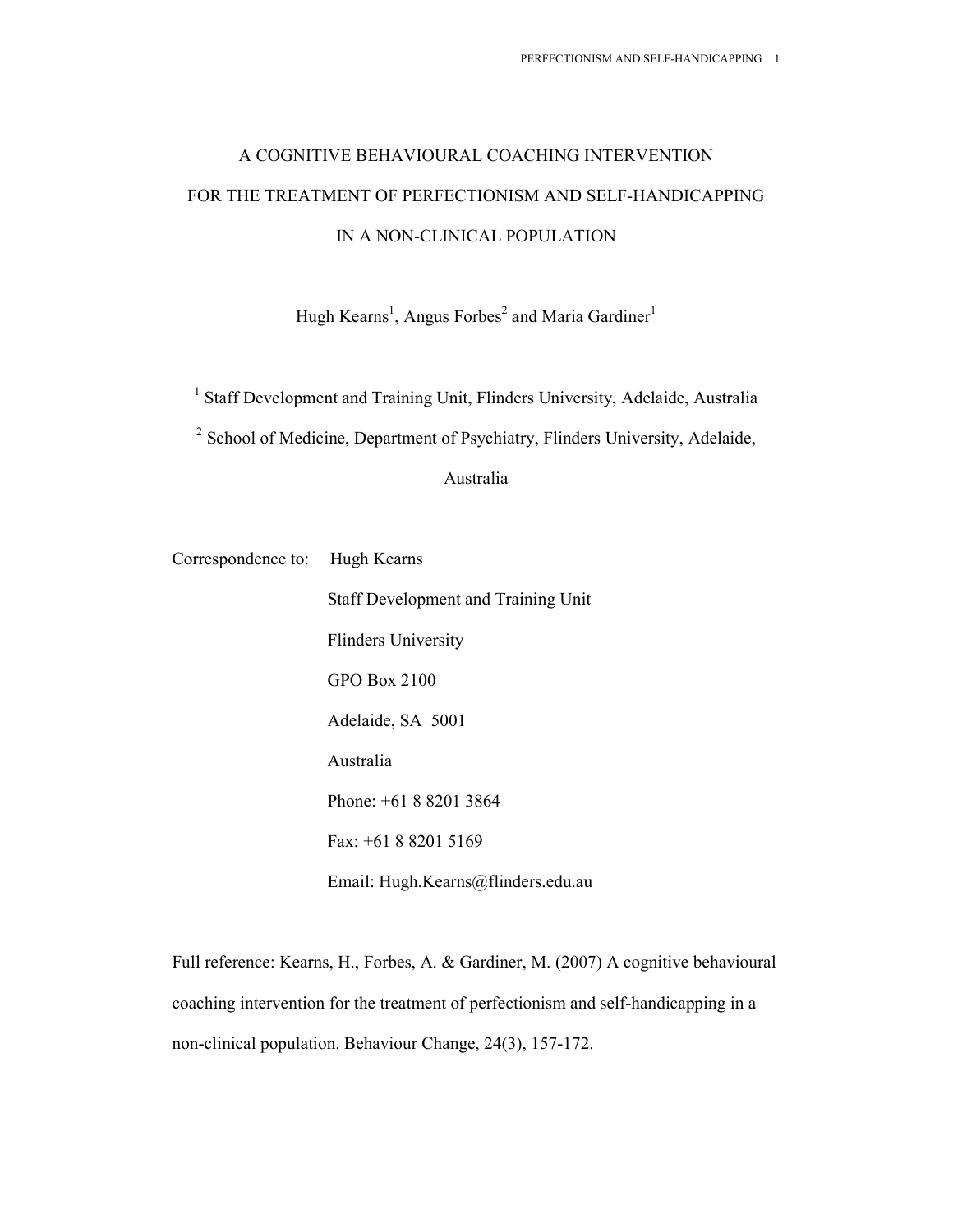#### ABSTRACT

This study examined the efficacy of a modified form of cognitive behavioural therapy, known as cognitive behavioural coaching, in reducing levels of perfectionism and self-handicapping in a non-clinical population. Twenty-eight Research Higher Degree students participated in an intensive workshop series held over six weeks. Perfectionism and self-handicapping were measured at the commencement and conclusion of the workshop series, and again four weeks later. Levels of perfectionism fell during the workshop series and this reduction was sustained at follow-up. Levels of self-handicapping did not fall during the workshop series but had fallen significantly by follow-up. Participants' level of satisfaction with their progress also improved. This study demonstrates how the principles of CBT can be successfully modified and used with a non-clinical population.

Keywords: Self-handicapping; Perfectionism; Cognitive Behavioural Coaching; Cognitive Behavioural Therapy; Research Higher Degree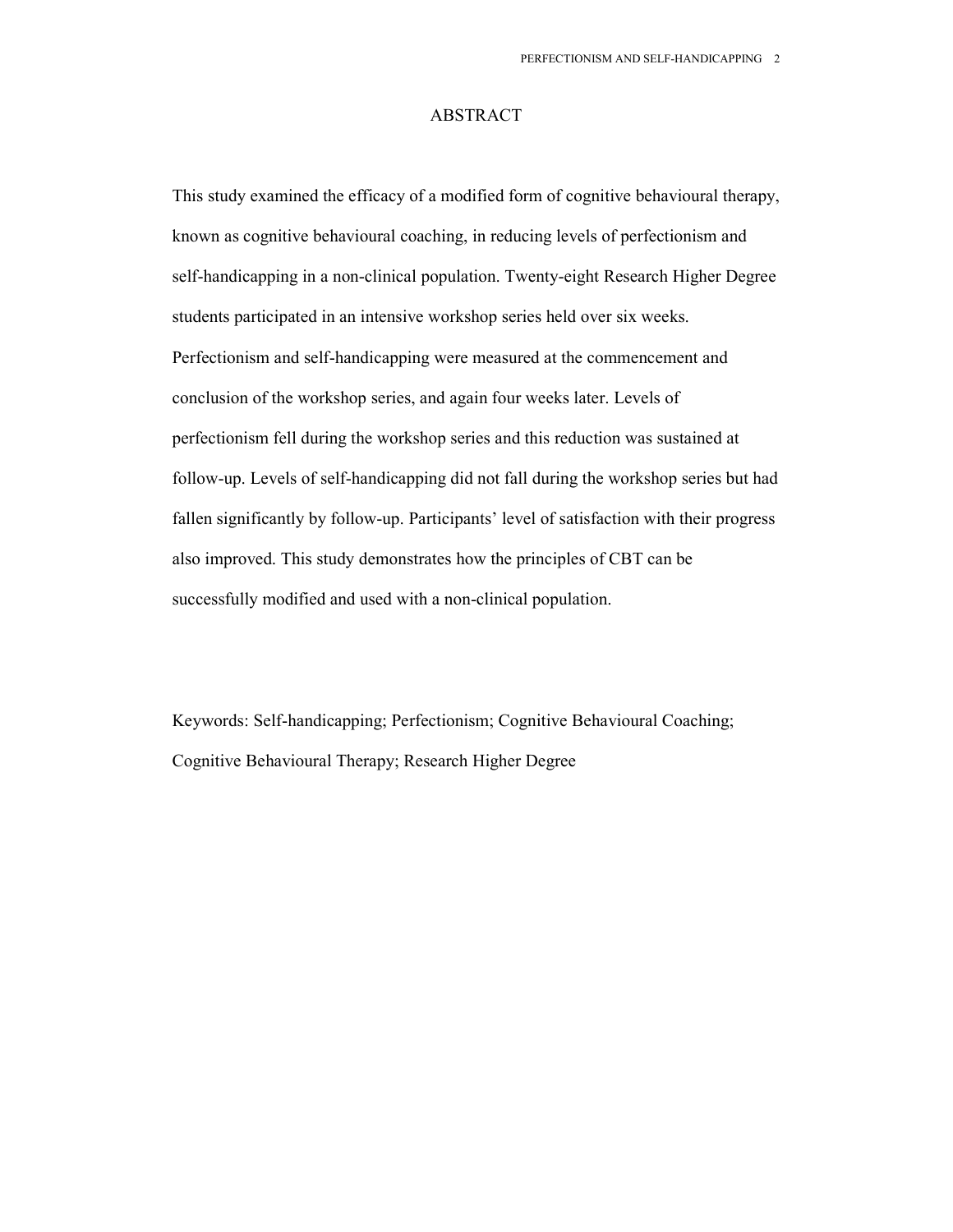Perfectionism and self-handicapping are widely studied characteristics that can have a significant negative impact upon both performance and wellbeing. Many studies have attempted to understand their effect on clinical disorders such as depression and anxiety, however perfectionism and self-handicapping can also have negative consequences for non-clinical populations. Despite the large amount of research on the negative effects of both perfectionism and self handicapping, little research has been able to demonstrate an effective treatment for either. The current study aims to test the effectiveness of a cognitive behavioural coaching intervention in reducing both perfectionism and self-handicapping among a non-clinical group – namely research higher degree students.

Many studies have linked perfectionism with trait anxiety (Deffenbacher, Zwemer, Whisman, Hill, & Sloan, 1986; Juster et al., 1996), anxiety disorders (Antony, Purdon, Huta, & Swinson, 1998; Flett, Hewitt, & Dyck, 1989), depression (Chang, 2000; Hewitt & Flett, 1991; Kawamura, Hunt, Frost, & DiBartolo, 2001; Rice, Ashby, & Slaney, 1998), eating disorders (Fairburn, 1997; Fairburn, Shafran, & Cooper, 1999), and with a higher incidence of psychological symptoms and suicide risk (Chang, 1998; Rice et al., 1998). Self-handicapping, and in particular procrastination, has also been linked with negative outcomes, such as higher levels of depression and anxiety, and reduced self-esteem (Lay & Silverman, 1996; T. Martin, Flett, Hewitt, Krames, & Szanto, 1996; Saddler & Sacks, 1993).

At a sub-clinical level, people who are more perfectionistic have been shown to be less satisfied with their performance (Frost  $\&$  Henderson, 1991), show attitudinal inflexibility (Ferrari & Mautz, 1997), experience higher levels of stress (Flett, Parnes, & Hewitt, 2001), be prone to persistent worry and fear of failure (Flett, Hewitt, Blankstein, & Mosher, 1991; Frost, Marten, Lahart, & Rosenblate, 1990), and engage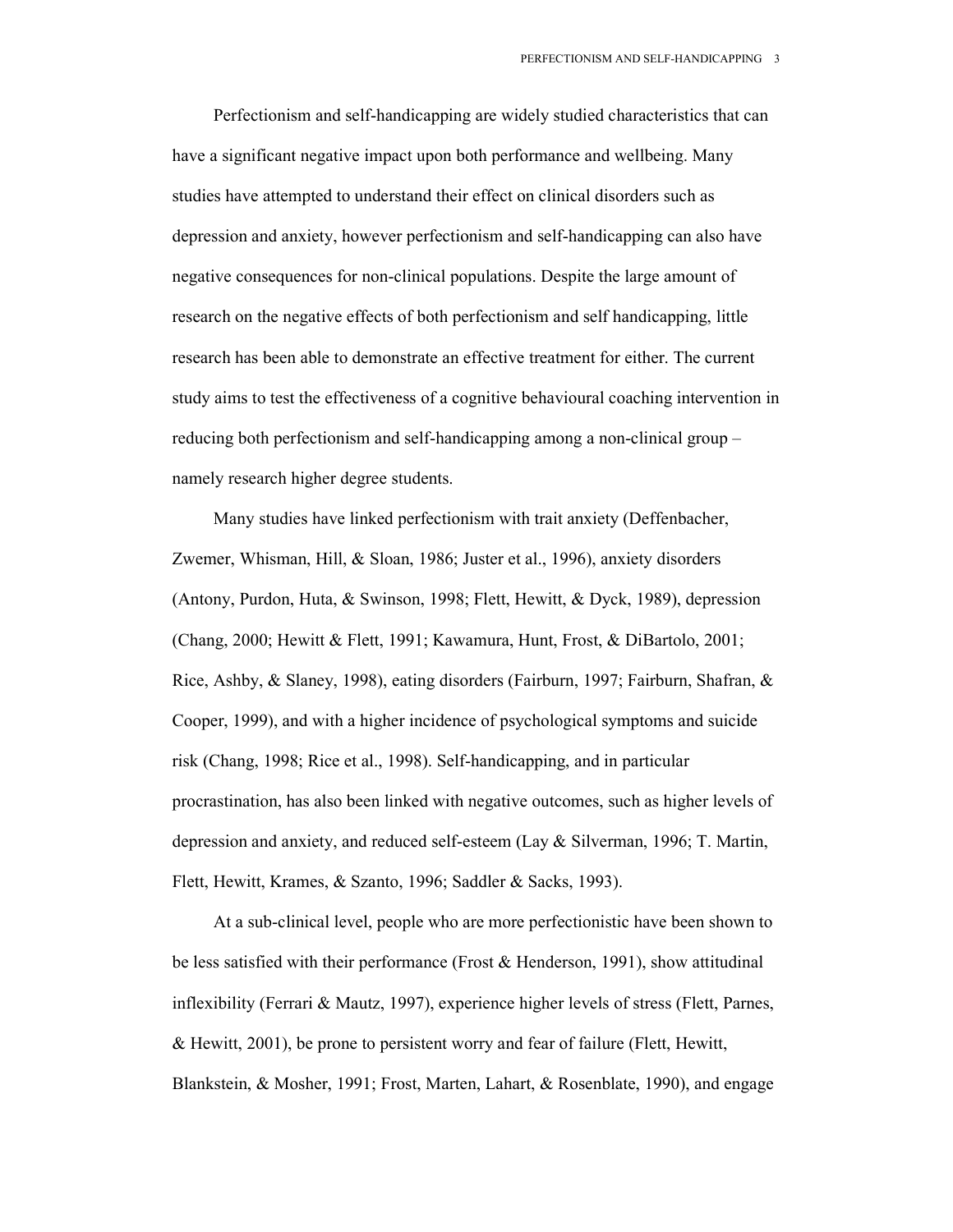in self-handicapping behaviours (Frost et al., 1990; Hobden & Pliner, 1995; Sherry, Flett, & Hewitt, 2001). Self-handicapping has also been associated with poor adjustment and academic underachievement (Zuckerman, Kieffer, & Knee, 1998) and lower achievement (Garcia, 1995) in non-clinical populations.

One of the difficulties of working with the perfectionism construct is the lack of a widely accepted definition. Despite extensive research (see Shafran & Mansell, 2001 for a review), significant differences remain regarding how the construct of perfectionism is defined. This study adopts the definition proposed by Frost et al (1990), which has been the basis for much perfectionism research and which highlights two essential features of perfectionism: setting high standards and critical self-evaluation.

Self-handicapping is a related performance-debilitating characteristic also widely experienced by non-clinical populations. Jones and Berglas (1978) first used the term self-handicapping to describe the situation where a person creates obstacles to their achievement of success, with the aim of having a ready-made excuse for failure if it occurs. Self-handicapping is a very broad concept and includes a wide range of behaviours, such as procrastination, overcommitting, and substance abuse. Other behaviours identified include the use of alcohol (Jones & Berglas, 1978), lack of effort or not taking opportunities to practise (Bailis, 2001; Baumeister, Hamilton, & Tice, 1985; Deppe & Harackiewicz, 1996; Kimble, Kimble, & Croy, 1998; Pyszczynski & Greenberg, 1983; Tice & Baumeister, 1990), choosing very difficult goals (Greenberg, 1985), claiming test anxiety (Smith, Snyder, & Handelsman, 1982), side effects of medication (Gibbons & Gaeddert, 1984), emotional and physical symptoms (Smith, Snyder, & Perkins, 1983), and being in a bad mood (Baumgardner, Lake, & Arkin, 1985).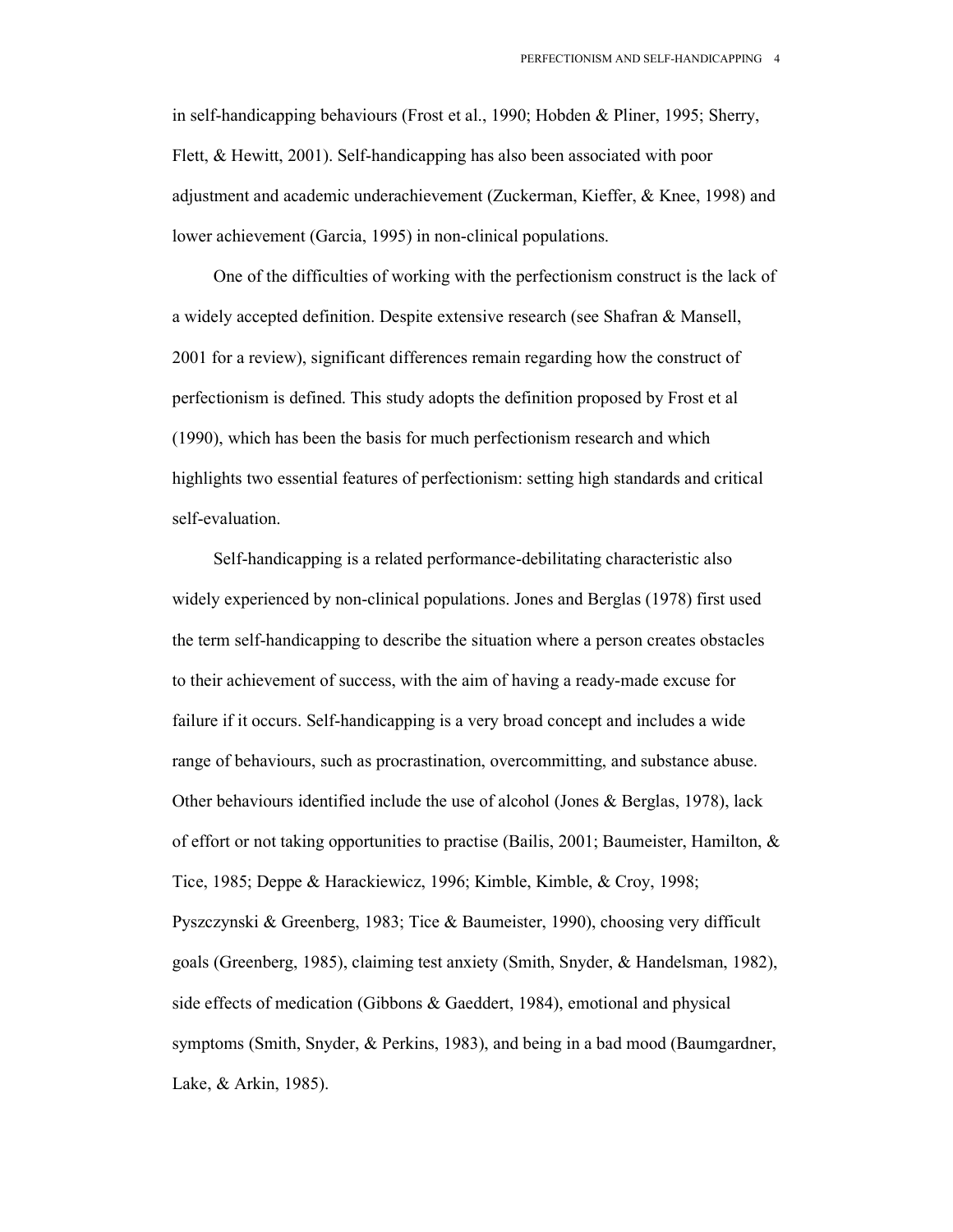Perfectionism and self-handicapping have many common features, such as a concern about reaching some standard, an inordinate concern about what others will think if the standard is not met, and a self-image that depends on external achievements and recognition. It is not surprising then that many studies have found relationships between perfectionism and self-handicapping. Burka and Yuen (1983) found that procrastinators were likely to display perfectionistic tendencies. Solomon and Rothblum (1984) showed that the majority of reasons for procrastinating amongst students were related to fear of failure, which included perfectionism. Frost et al (1990) found that perfectionism was correlated with frequency or severity of procrastination and pointed out that procrastination was often used as a strategy so the individual could avoid less than perfect standards of performance. It is possible that while self-handicapping behaviours have a strategic appeal to anyone, they may be particularly useful to perfectionists who have a lot to lose in evaluative situations. The current study provides an opportunity to further study the links between these two constructs.

# Perfectionism and self-handicapping in the academic context

Many researchers (Covington, 1992; Ellis & Knaus, 1977; A. J. Martin, Marsh, Williamson, & Debus, 2003; Urdan & Midgley, 2001) have indicated that perfectionism and self-handicapping are likely to be exacerbated in evaluative situations. This is understandable because it is in such situations that the perfectionist is challenged to live up to their excessively high expectations, and the selfhandicapper's uncertainty about their competence is highlighted. One of the most commonplace and highly evaluative situations is academia.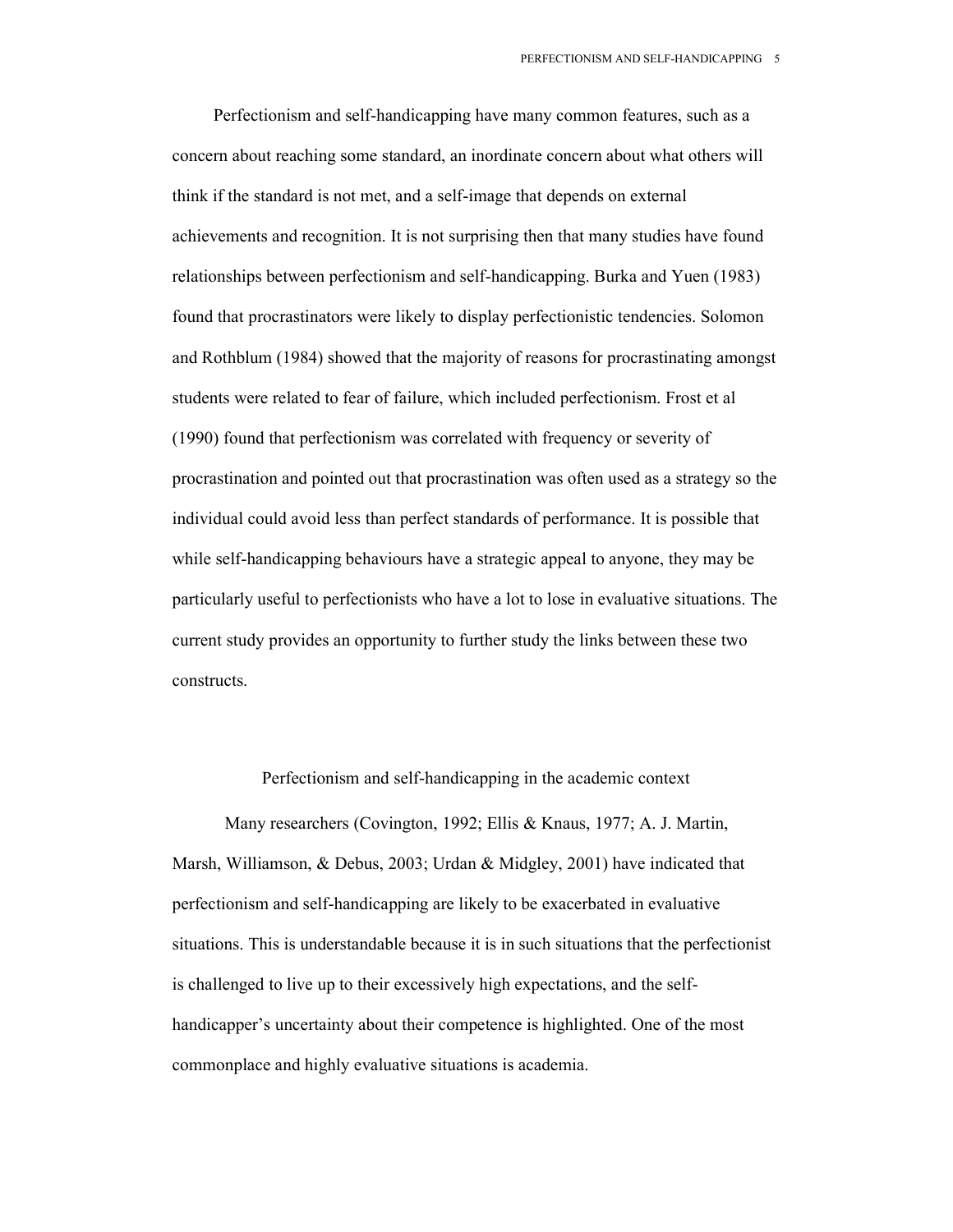From a very early age through to higher education, students are constantly being both formally and informally evaluated. Classrooms provide a setting in which students' intelligence and abilities are put on display (Urdan & Midgley, 2001). Martin et al. (2003) point out that competitive educational environments, where rewards are explicitly tied to achievements and where performance depends on outachieving others, are likely to promote self-protection strategies among students. Covington (1992) states that for many students "the struggle is to escape being labelled as stupid" (p. 85). In these circumstances perfectionists are particularly vulnerable and self-handicapping provides an excellent alibi for poor academic performance.

Several studies have investigated the incidence of these problems in an academic setting. Ellis and Knaus (1977), Onwuegbuzie (1999) and Solomon and Rothblum (1984) found that college and university students reported high levels of procrastination, a common self-handicapping strategy. Germeroth's (1991) sample of doctoral students reported perfectionism being a major barrier to completion of their dissertation. Urdan and Midgley (2001) identified a range of self-handicapping behaviours specifically seen in an academic setting. These include a lack of effort, failure to seek help when required, avoidance of risks, and not persisting through challenges. Martin et al (2003) found that students who identified themselves as selfhandicappers seemed to seize opportunities to engage in distractions while low selfhandicappers actively resisted distractions.

Studies have also found that, as one would expect, perfectionism and selfhandicapping have negative impacts on students and their academic work. Zuckerman et al. (1998) found that self-handicappers used coping strategies based on withdrawal such as denial, disengagement and negative self-focus, while Garcia (1995) found that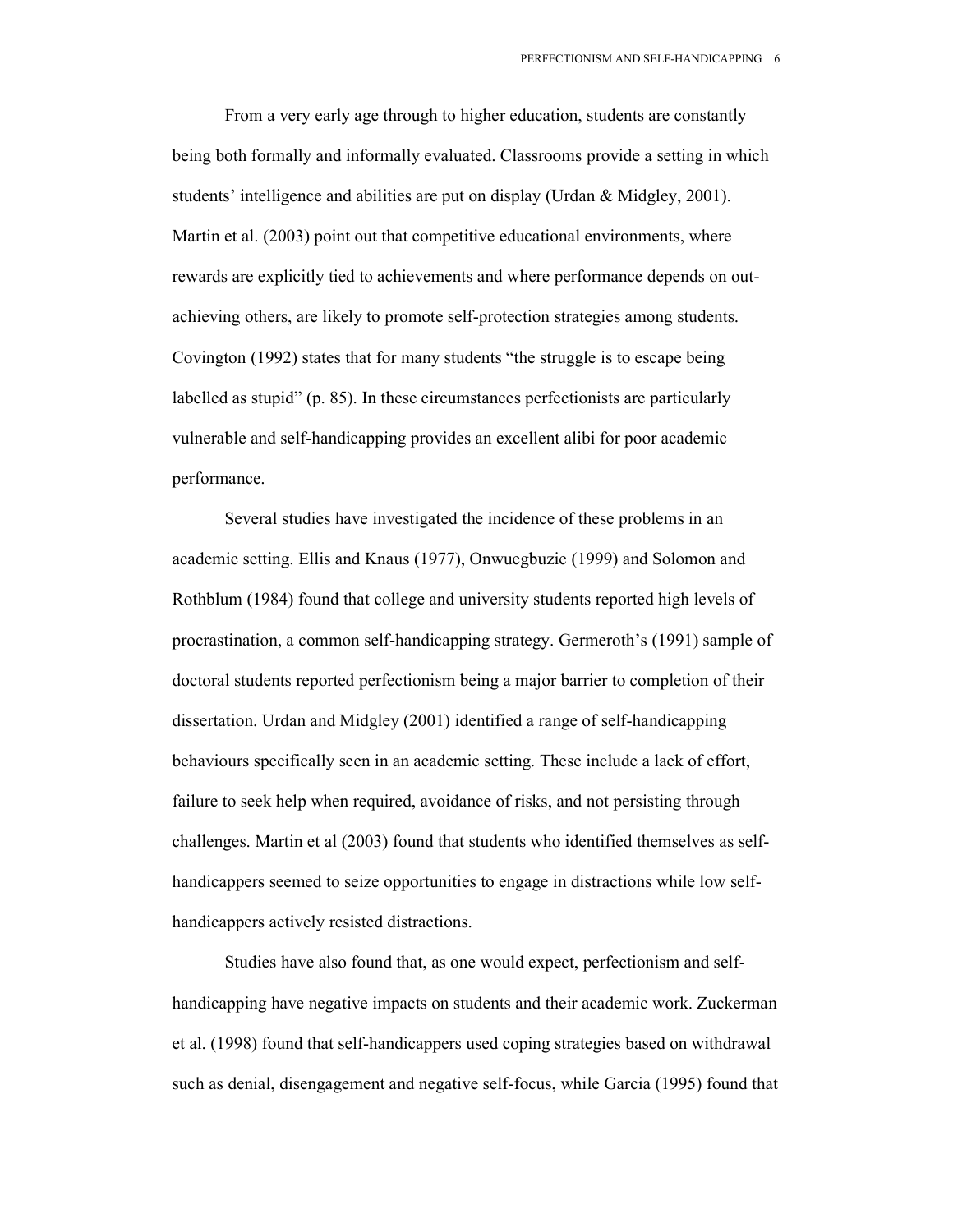self-handicappers had low levels of intrinsic goals, poor rehearsal strategies and poor time management strategies. Boice and Jones (1984) found evidence of links between perfectionism and writer's block, and Phillips (1986) noted that perfectionists were more likely to experience essay-writing phobia. Sheppard and Arkin (1989) found that perfectionistic men self-handicapped when they feared they would not perform well on a measure of academic success.

The current study focuses on a specific area of academia, namely doctoral studies. This context provides a unique evaluative situation. While there may be no exams, there is pressure to perform original research and to write to an extremely high level. Doctoral studies are often carried out with little support and feedback over months and years. In the absence of objective feedback about their performance, students' doubts about their own competence have time to increase, leading to avoidance and self-handicapping behaviours

#### A cognitive perspective: cognitive behavioural therapy

Frost et al.'s (1990) conceptualisation of perfectionism highlights two cognitive inaccuracies on the part of the perfectionist. Firstly the standards set are excessively high and secondly the self-evaluation is overly critical. This implies two cognitive errors on the part of the perfectionist: setting standards that are not appropriate or reasonable for the circumstances; and that the level of self-evaluation they undertake is out of proportion to the evidence (Shafran, Cooper, & Fairburn, 2002). Many researchers have highlighted the role of cognitions and cognitive processes in perfectionism, such as selective attention (Hollender, 1978), dichotomous thinking, overgeneralisation, "should" statements (Burns, 1980), overvaluing performance and undervaluing the self (Hamachek, 1978).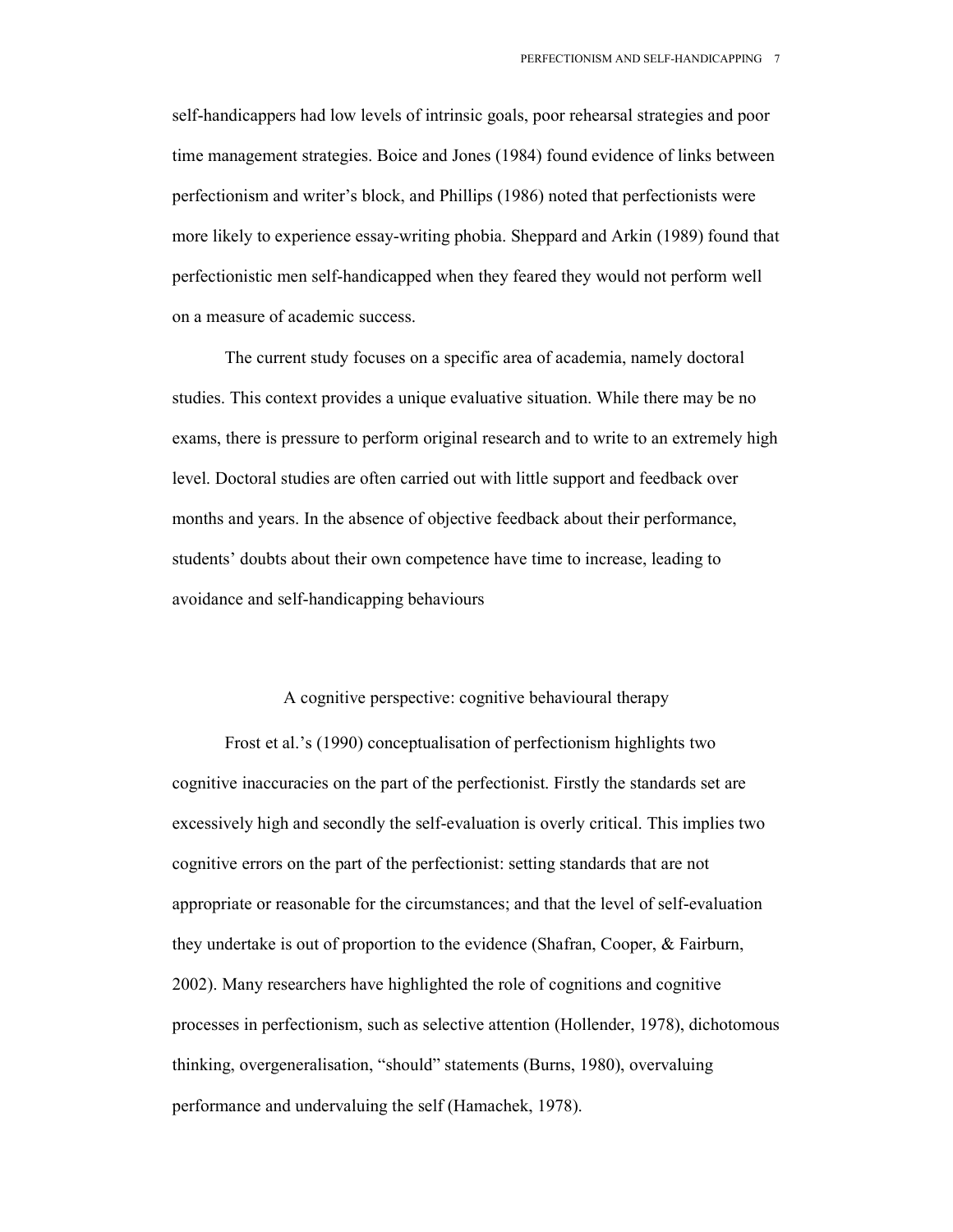Cognitions also play a central role in self-handicapping. Urdan and Midgley (2001) claim that "(a) performance in an achievement situation can reveal information about ability; (b) more effort suggests less ability; and (c) it is possible to manipulate others' perceptions of one's ability by decreasing effort" (p. 131). Throughout this process, cognitive inaccuracies can influence a person's understanding of a situation and their resulting behaviour.

Given the central role of inaccurate cognitive processes in developing and maintaining perfectionism and self-handicapping, one would expect cognitive based approaches to play a central role in attempts to modify perfectionistic beliefs and selfhandicapping behaviours. In spite of the abundant literature citing its relationship with many negative outcomes, there is scarce research into the treatment of perfectionism. In their review of research and treatment of perfectionism and psychopathology, Shafran and Mansell (2001) found only one empirical study (Ferguson & Rodway, 1994) in which perfectionism was treated, and that study involved only nine subjects, seven of whom showed a reduction in levels of perfectionism following cognitive behavioural therapy.

Several authors have proposed models for treating perfectionism but these have not been rigorously tested. Burns (1980) proposed a variety of cognitive interventions that could be used in the treatment of perfectionism, such as identifying the advantages and disadvantages of perfectionism, finding other sources of pleasure or worth and identifying cognitive distortions. Antony and Swinson (1998) developed a self-help book for dealing with perfectionism which involved a wide range of cognitive and behavioural strategies including keeping a perfectionism diary, identifying triggers, examining standards and rigid perfectionistic beliefs, and developing goals and plans for change. Hewitt and Flett (2002) suggest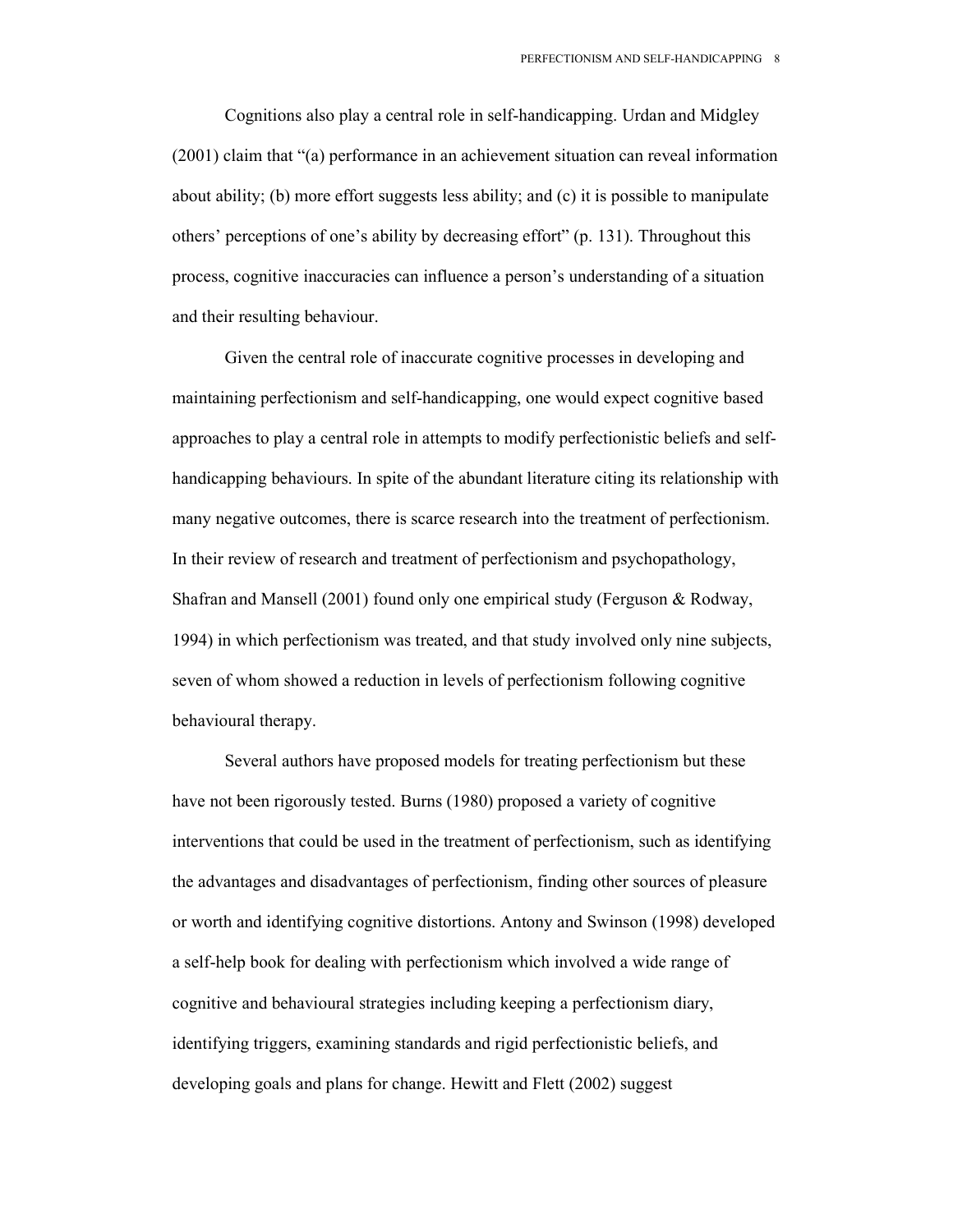psychotherapy, focusing on the motivations for and antecedents of perfectionism, as the best treatment approach. Shafran et al. (2002) in a cognitive-behavioural analysis of clinical perfectionism suggest that there should be four components in the treatment of perfectionism: (1) helping the person identify that perfectionism is a problem; (2) broadening the person's scheme for self-evaluation and reducing their reliance on perfectionism as a means of self-evaluation; (3) behavioural experiments; and (4) using cognitive behavioural methods to deal with cognitive inaccuracies.

As with perfectionism, there have been very few empirical-based approaches to treating self-handicapping. However, Higgins and Berglas (1990) suggest that a purely behavioural approach to treating self-handicapping is unlikely to be effective. For example, helping the self-handicapper develop some skills (such as time management for a procrastinator), is unlikely to make a significant difference as the self-handicapper has a vested interest in retaining the handicap. They suggest the use of cognitive reorientation techniques such as examining automatic thoughts, replacing negative thoughts and clarifying the criteria for success. They also point out that selfhandicappers are generally uncertain about their abilities and what counts as success and so the treatment should involve clarifying the criteria for success.

In summary, there is a cognitive component in both perfectionism and selfhandicapping and the treatments that have been proposed for both incorporate significant elements of CBT. However, there have been very few attempts to use a structured cognitive behavioural approach to alter levels of perfectionistic and selfhandicapping behaviours, especially with a non-clinical group. In this study, we propose a new model, cognitive behavioural coaching (CBC), that is aimed specifically at non-clinical populations. There is little evidence of CBT being used in non-clinical settings and there are some reasons for suggesting a modified form of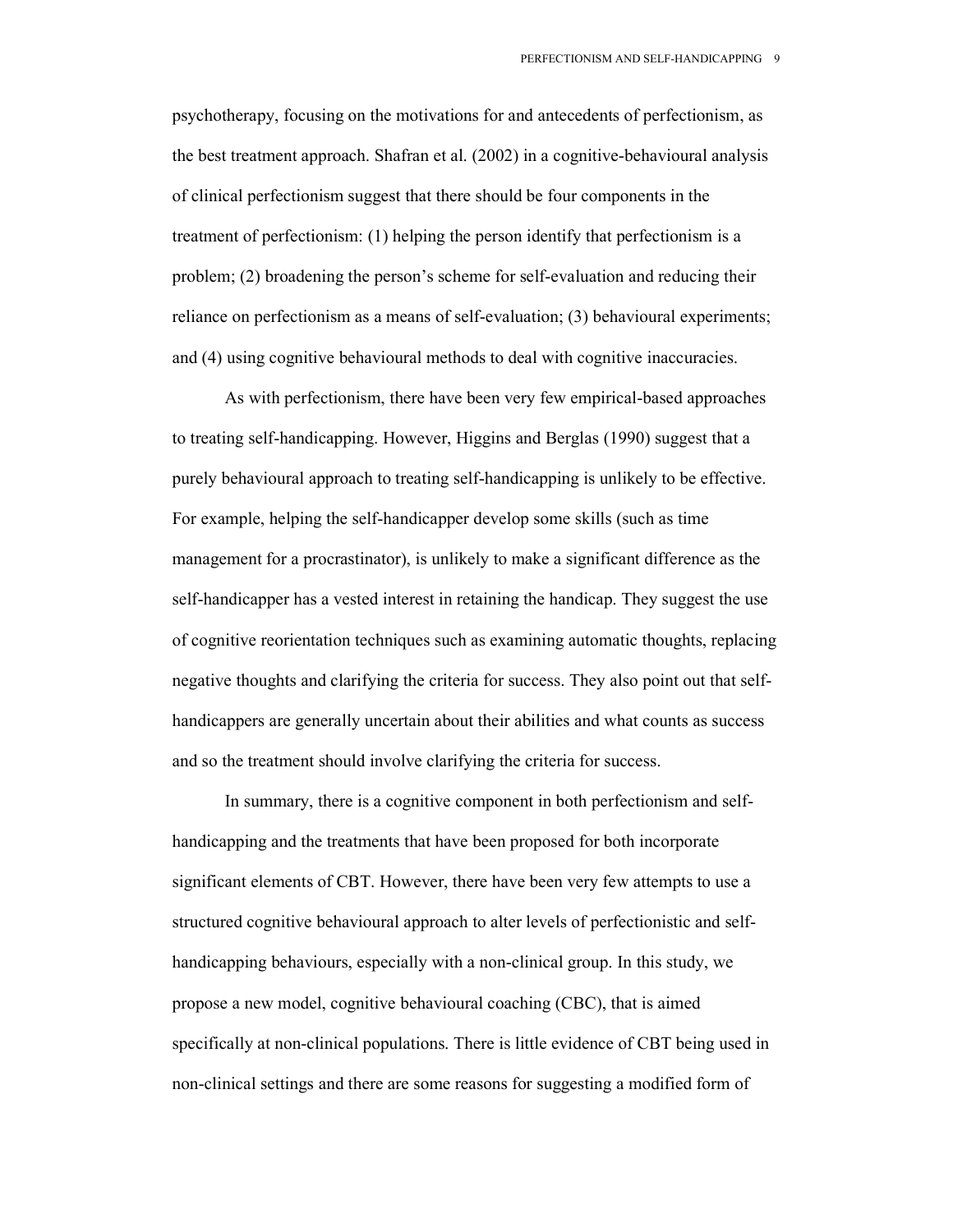CBT in these situations. One such example is proposed by Neenan and Palmer (2001). They describe how they use the techniques of CBT in non-clinical situations such as career decision-making, anxiety about making a presentation and everyday problemsolving. To distinguish this approach from CBT, the term Cognitive Behavioural Coaching (CBC) has been used. To date there is limited empirical research into the effectiveness of CBC.

The current study examines whether our model of CBC can be used to reduce levels of perfectionism and self-handicapping behaviours in a non-clinical population. Since perfectionism and self-handicapping are based on inaccurate thinking and assumptions, a CBC approach targeted at these thoughts and assumptions is expected to be effective. The effects of perfectionism and self-handicapping are likely to be greater in evaluative situations and in particular in situations where the evaluative task is central to the person's sense of competence and self-worth. Clearly, completing a research thesis is a situation which is highly evaluative and generally of great significance to the student. As such, research students are likely to be prone to perfectionism and self-handicapping, and so offer an ideal population to test the efficacy of CBC.

## **METHOD**

#### Design

Levels of perfectionism, self-handicapping and satisfaction with candidature progress were measured prior to the commencement of a workshop series (time 1), at the completion of the six-week intervention (time 2), and again at one-month followup (time 3).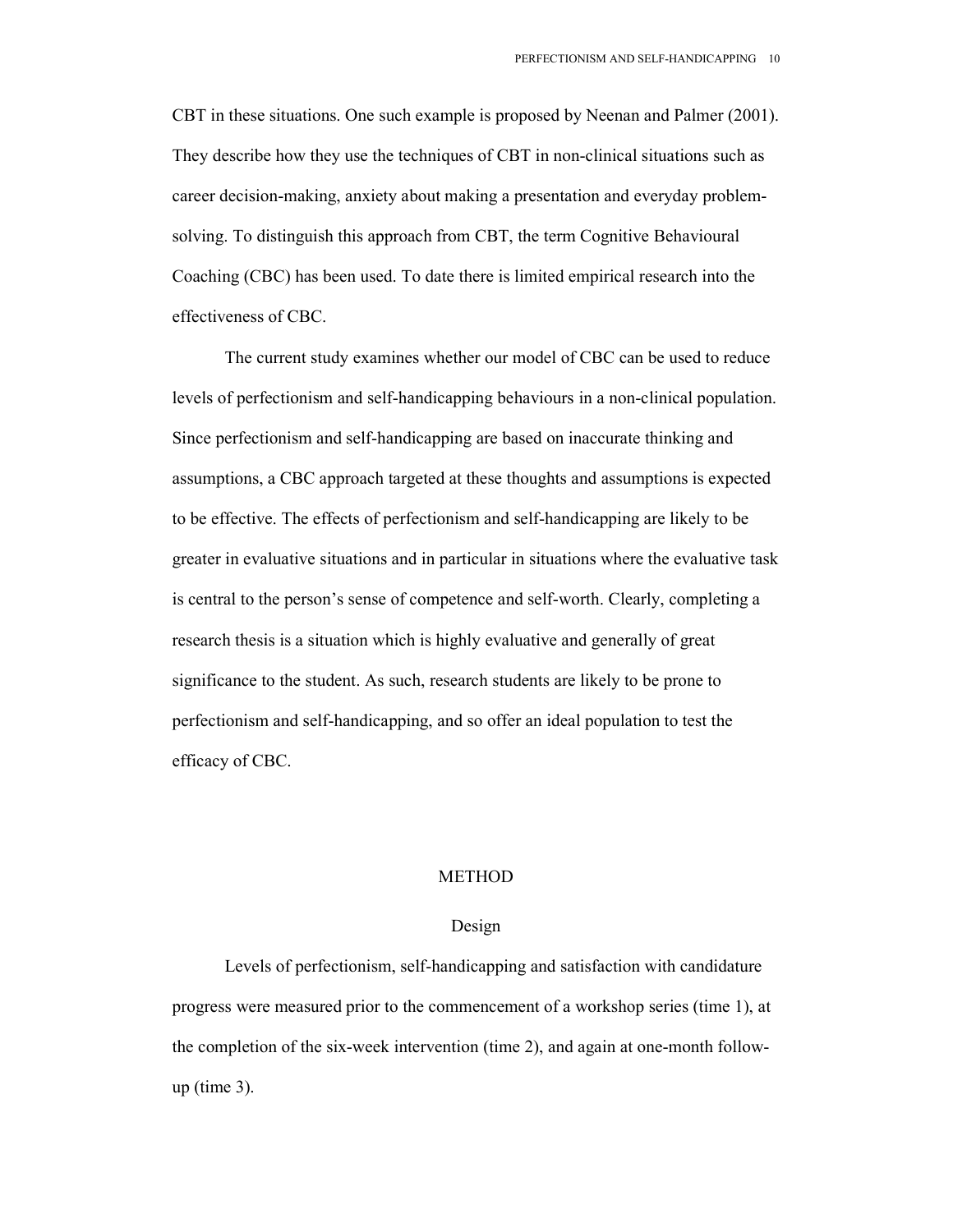# Participants

Participants were 28 Research Higher Degree (RHD) students who attended, in groups of 9 or 10, a workshop series conducted by the Staff Development and Training Unit at Flinders University. The participants were completing either PhDs or Masters by research. Participants self-nominated for a workshop series called Getting Your Thesis Finished – Defeating Self-Sabotage, to which all RHD students at Flinders University were routinely invited to attend. Workshop places were filled on a first-come first-in basis.

The workshop series was conducted three times. The first group consisted of nine participants; the second, nine participants and the third group consisted of ten participants. Nineteen (67.9%) of the participants were female and seventeen (60.7%) were enrolled as full-time students. The participants were drawn from all faculties across the university and, as shown in Table 1, were at varying stages in their candidature.

# [insert Table 1 about here]

#### Measures

Participants were administered questionnaires containing basic demographic questions, a measure of their satisfaction with their progress, and scales measuring perfectionism and self-handicapping.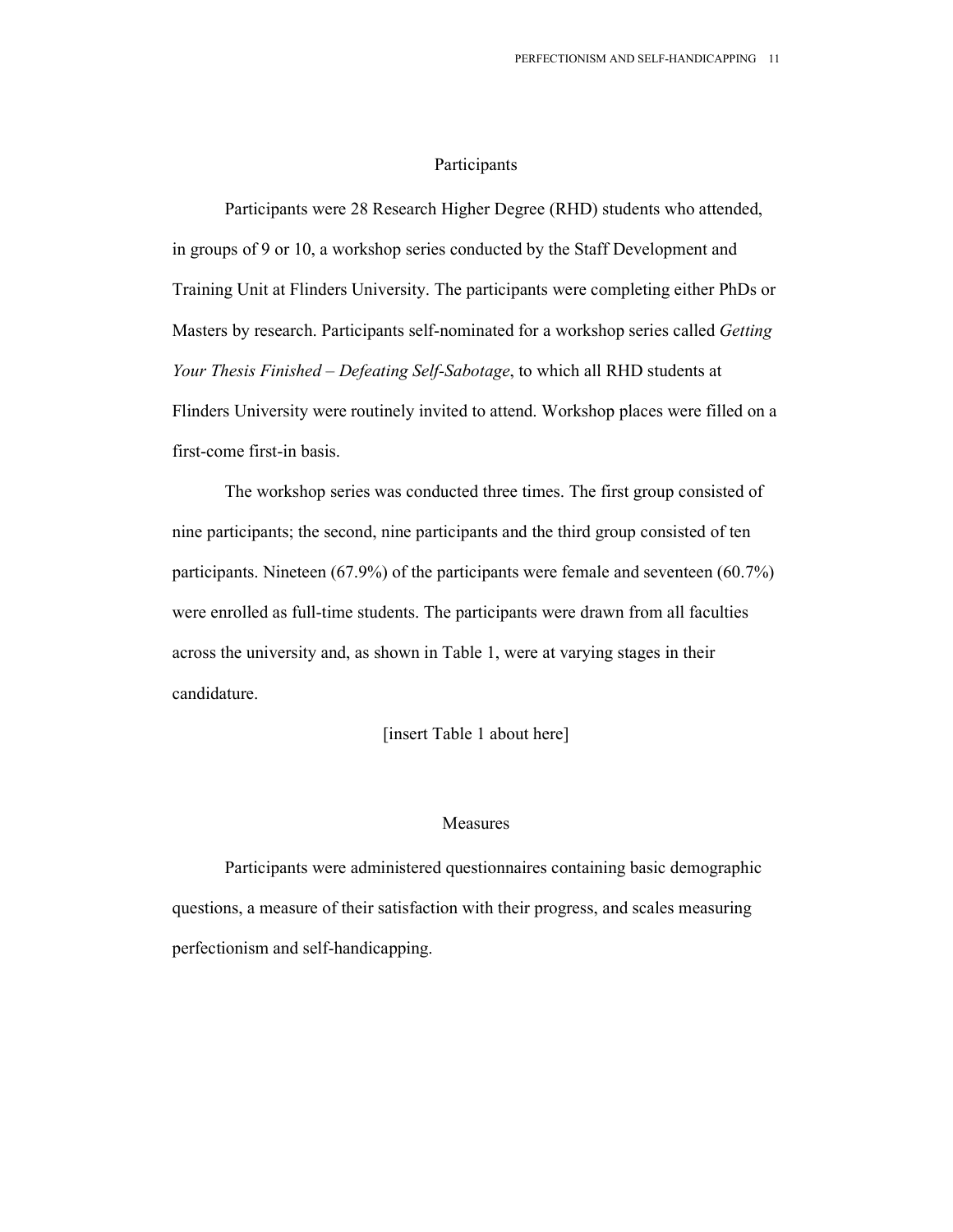#### Demographic data

Participants were asked to indicate whether their enrolment status was parttime or full-time, their gender, and the stage of their candidature (for example first year of three years).

# Current satisfaction with progress

Using a five point scale, participants indicated their level of satisfaction with the progress of their study over the previous four weeks, ranging from very dissatisfied (1) to very satisfied (5). Higher scores indicated greater satisfaction with progress.

#### Multidimensional Perfectionism Scale (MPS)

The Multidimensional Perfectionism Scale (Frost et al., 1990) is a 35 item questionnaire designed to measure six dimensions of perfectionism: concern over mistakes (if I fail at work/school, I am a failure as a person); personal standards (I have extremely high goals); parental expectations (my parents set very high standards for me); parental criticism (I never felt I could meet my parents' expectations); doubts about actions (even when I do something very carefully, I often feel that it is not quite right); and organisation (I try to be an organised person).

Respondents indicate how strongly they agree or disagree with each statement on a five-point Likert scale. Higher scores indicate a greater degree of perfectionism. The MPS demonstrated strong internal consistency ( $\alpha$  = .91 at time 1). Several authors (eg Zuckerman et al., 1998) suggest omitting the organisation subscale from an overall total, however this had no effect on any results, hence analyses for the full version are reported.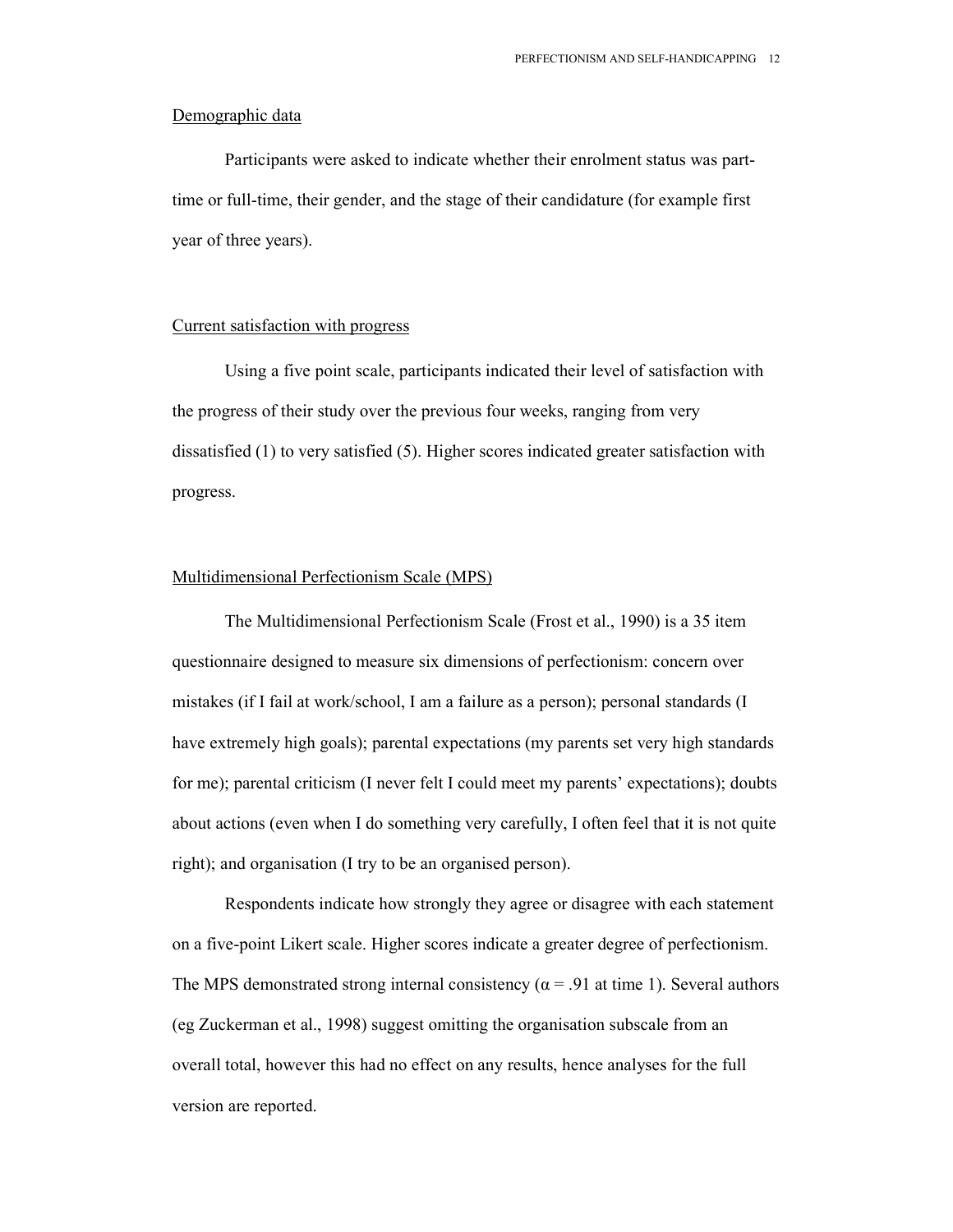#### Perfectionism Cognitions Inventory (PCI)

The Perfectionism Cognitions Inventory (Flett, Hewitt, Blankstein, & Gray, 1998) is a 25 item questionnaire designed to measure the level of automatic perfectionistic thoughts. Participants are presented with a variety of thoughts about perfectionism (why can't I be perfect; my work should be flawless) and asked to indicate how frequently they had these thoughts over the previous week  $(0 = not at$ all;  $4 =$  all the time). Higher scores represent more frequent perfectionistic thoughts. The PCI displayed strong reliability in our sample ( $\alpha$  = .93 at time 1).

#### Self-Handicapping Scale (SHS)

The Self-Handicapping Scale (Rhodewalt, Saltzman, & Wittmer, 1984) consists of 25 items describing a range of self-handicapping behaviours and statements. Participants respond on a six point Likert scale  $(0 =$  disagree very much; 5 = agree very much). Items include: I try not to get too intensely involved in competitive activities so it won't hurt too much if I lose or do poorly; I would do a lot better if I tried harder. The full SHS showed moderate reliability ( $\alpha$  = .69 at time 1). Reducing the scale to the 14 item version proposed by Zuckerman et al. (1998) improved the internal consistency of the scale to .81, hence the shortened version was used for all analyses.

### Intervention

The cognitive behavioural coaching intervention used in this research is based on a workshop series that had been developed over several years by two of the authors. The intervention uses the principles of cognitive and behavioural therapy in a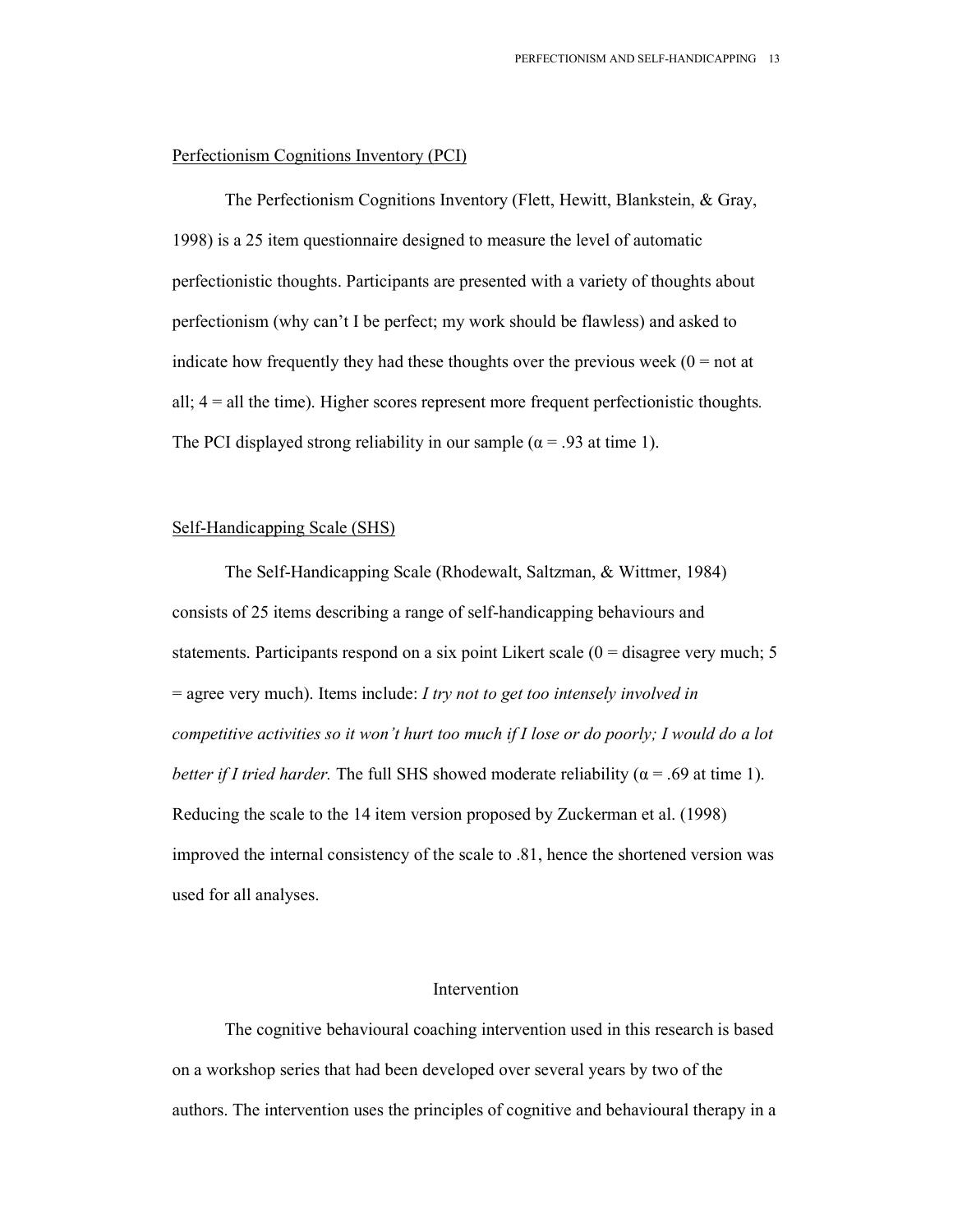group setting and applies them to the specific issues raised by participants. The workshop series consisted of an initial two and a half hour workshop, five 2 hour workshops held weekly over the following five weeks and a 1 hour follow-up workshop held one month later. The workshops were conducted by two experienced facilitators: one is a clinical psychologist and the other is completing a masters qualification specialising in cognitive and behavioural psychotherapy. Both facilitators are experienced in using CBT and in working with this target group. The workshops followed a well-defined cognitive behavioural coaching model developed by the authors. The five key steps in the model are summarised in Figure 1.

# [insert Figure 1 about here]

The CBC model allows for each participant's individual issues to be examined and specific strategies and actions agreed upon. The techniques used included: behavioural experiments and reality testing, cognitive restructuring, thought diaries, normalising of thoughts, checking of assumptions, structured problem-solving, identification of safety behaviours, exposure with an explanation of the rationale for exposure, relapse prevention and maintenance strategies, action planning, and out-ofworkshop homework

One month after the sixth workshop a follow-up workshop was held. During this workshop progress was reviewed, issues or obstacles that had arisen were discussed and the participants identified strategies that they could implement in the future.

#### RESULTS

Separate mixed ANOVAs for each dependent variable found no significant differences between male and female participants, full-time and part-time students, or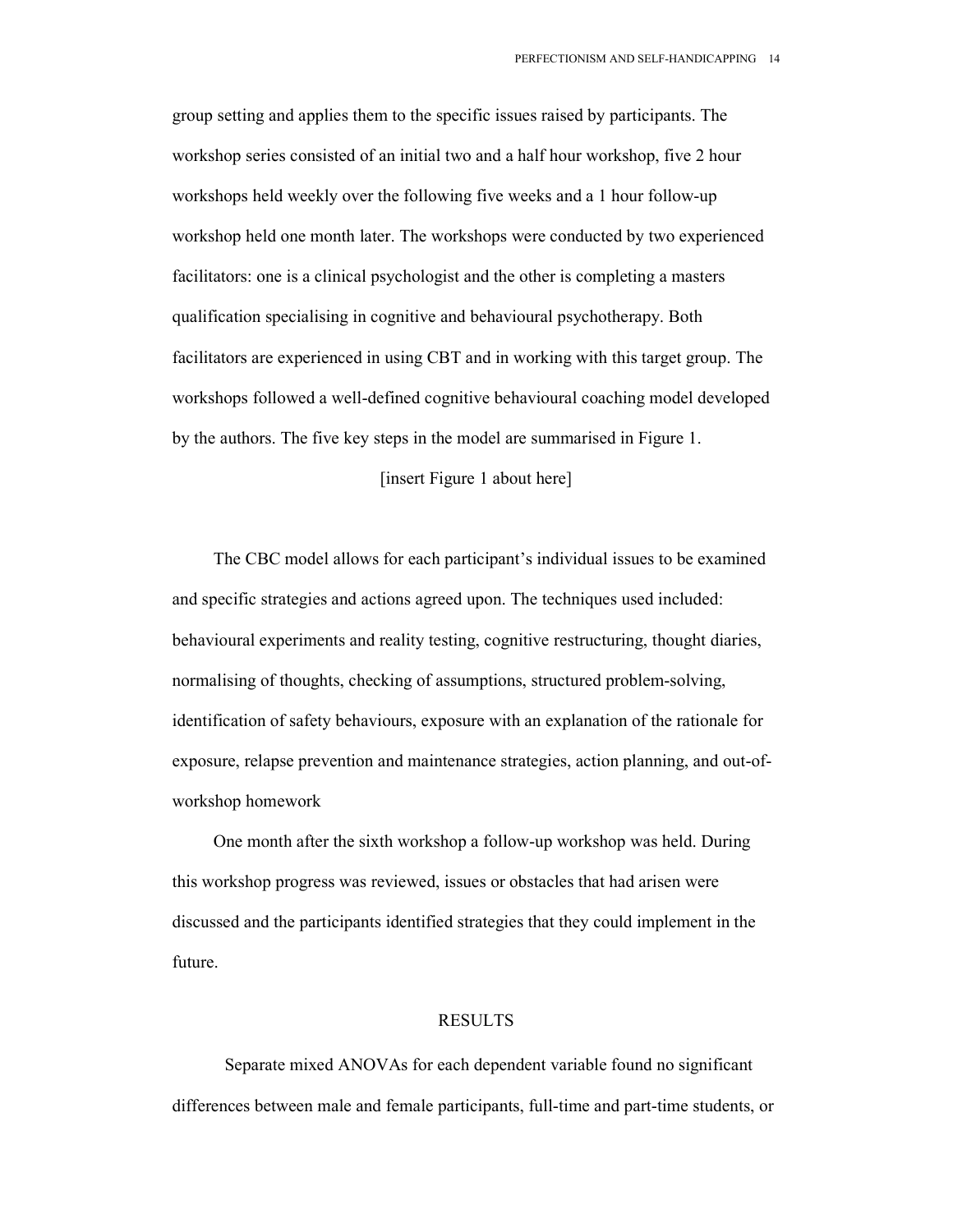between first year, middle and last year participants, for any of the measures ( $p < .05$ ). As such, all participants in the sample are considered together. The means and standard deviations for each of the dependent measures are shown in Table 2.

[insert Table 2 about here]

#### Satisfaction with progress

It was predicted that participants' rating of their satisfaction with their progress would increase following the intervention. A within-subjects ANOVA found a main effect of time,  $F(2, 46) = 11.625$ ,  $p < .001$ ,  $\eta^2 = .336$ . As Figure 2 shows, during the course of the workshop series, participants' view of their satisfaction with progress increased and this increase was maintained during the following month. Planned comparisons showed that participants' rating of their satisfaction with their progress was significantly higher at time 2 than at time 1 ( $p < .001$ ). There was no difference between satisfaction levels at time 2 and time 3,  $p > 0.05$ .

[insert Figure 2 about here]

# Perfectionism

It was predicted that participants' levels of perfectionism, as measured by the Multidimensional Perfectionism Scale (Frost et al., 1990) and Perfectionism Cognitions Inventory (Flett et al., 1998) would reduce following the CBC intervention. Participants' scores on the full MPS increased from time 1 to time 2, with this increase maintained to time 3. (Note: high scores indicate lower levels of perfectionism). A within-subjects ANOVA produced a main effect of time,  $F(2, 46) =$ 7.924, p < .001,  $\eta^2$  = .256. Scores were significantly lower at time 1 than at time 2, p <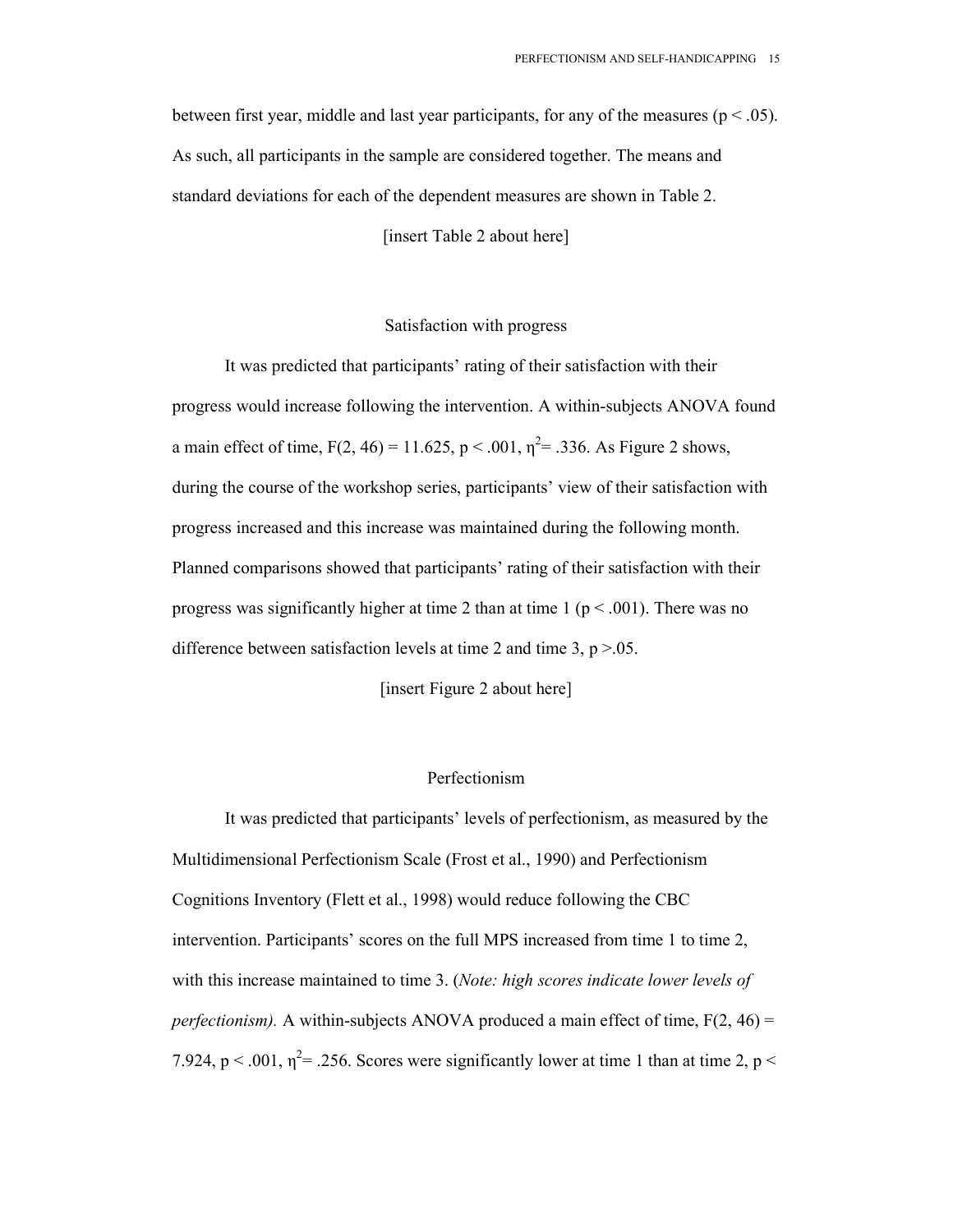.05. There was no significant difference between scores at time 2 and time 3,  $p > .05$ . Figure 3 shows the levels of perfectionism over time.

[insert Figure 3 about here]

Table 3 shows that of the six subscales in the MPS only two - concern over mistakes and personal standards - showed significant changes over the course of the program.

[insert Table 3 about here]

#### Perfectionism Cognitions Inventory (PCI)

Participants' perfectionistic cognitions fell during the workshop and this change was maintained during the follow-up period. There was significant main effect of time,  $F(2, 40) = 16.114$ ,  $p < .001$ ,  $\eta^2 = .446$ . PCI scores were higher at time 1 than at time 2,  $p < .001$ . There was no difference between scores at time 2 and time 3,  $p >$ .05. Figure 4 shows the levels of perfectionism over time.

[insert Figure 4 about here]

#### Self-handicapping (short)

It was predicted that participants' rating of their level of self-handicapping would reduce following the intervention. Analysis of the SHS (14 items) scores showed there was significant main effect of time,  $F(2, 44) = 3.70$ ,  $p < .05$ ,  $\eta^2 = .144$ . There was no significant difference between scores at time 1 and time 2,  $p > .05$ . However scores were lower at time 3 than at time  $2$ ,  $p < 0.05$ . This result indicates that participants' levels of self-handicapping did not change significantly during the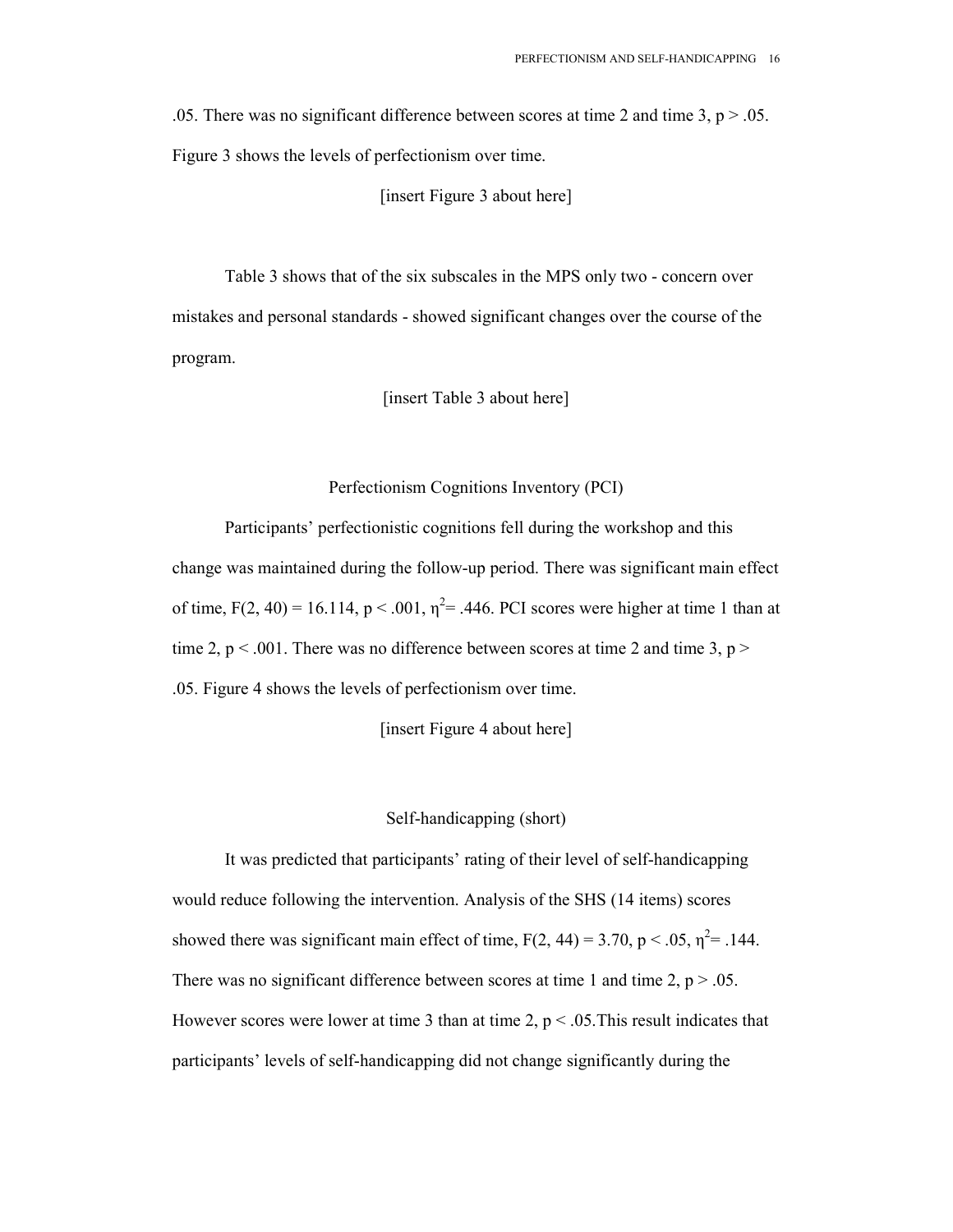workshop series but that during the following month there was a significant drop in levels of self-handicapping, as shown in Figure 5.

[insert Figure 5 about here]

# Correlations between measures

Table 4 shows that as expected there was a high degree of correlation between the MPS, the PCI and the SHS. There was no correlation between any of these measures and satisfaction with progress.

[insert Table 4 about here]

#### DISCUSSION

Perfectionism and self-handicapping are associated with many negative psychological outcomes in both clinical and non-clinical populations. The purpose of this study was to examine whether levels of perfectionism and self-handicapping are amenable to change using a specific intervention, a cognitive behavioural coaching workshop series. The results indicate that with a population of research higher degree students it is possible to reduce levels of perfectionism and self-handicapping and that this reduction can be sustained over time. Although there have been many studies that have measured perfectionism and self-handicapping, this study is one of the very few systematic attempts to change people's levels of either perfectionism or selfhandicapping. These findings are all the more important as many researchers (eg Blatt, 1995; Hewitt & Flett, 1996; Sorotzkin, 1998) point out that perfectionism is often difficult to change and that perfectionists are often reluctant to consider any approach that might impact on their perfectionistic beliefs.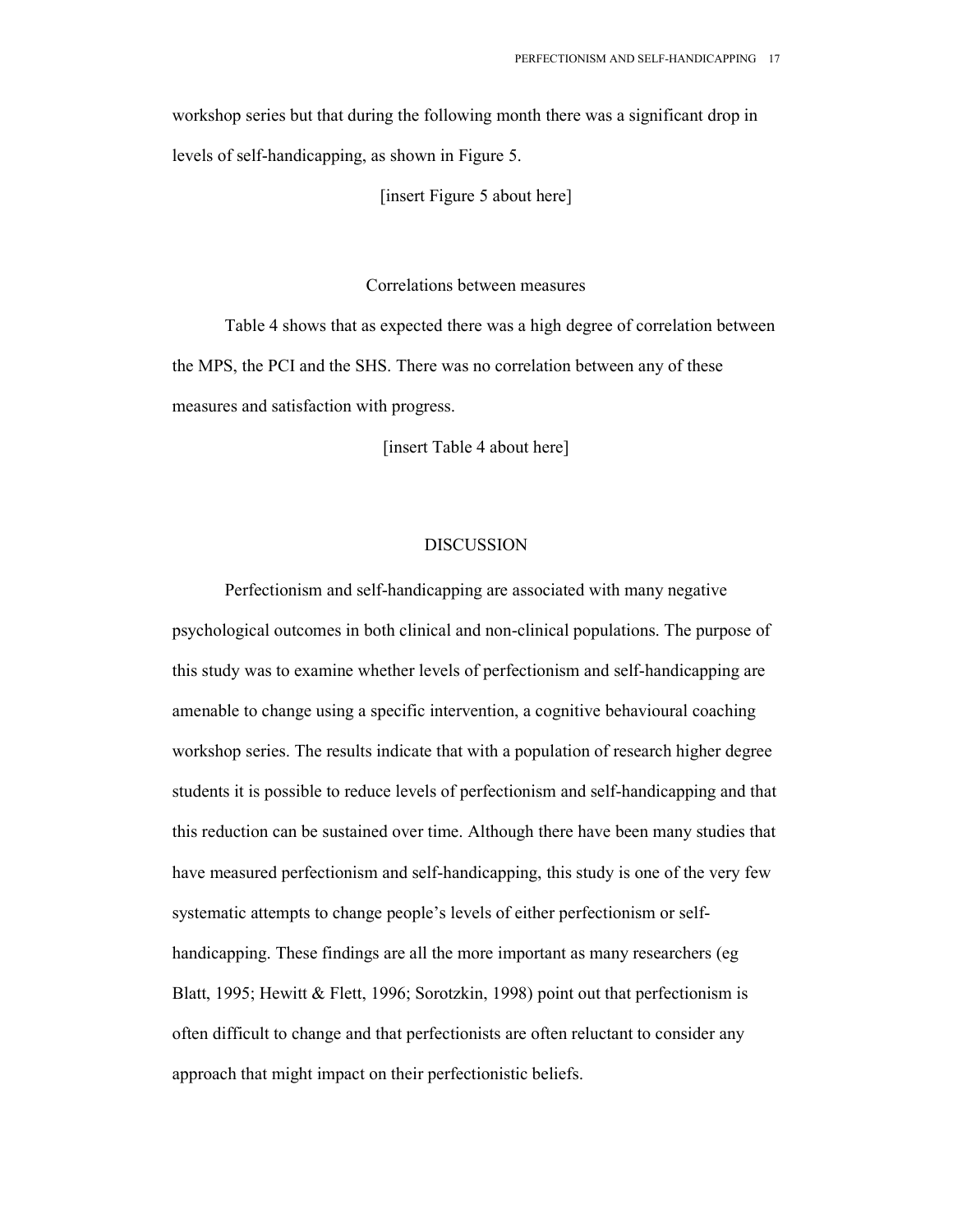#### Perfectionism

The study found a significant reduction in participants' levels of perfectionism (both MPS and PCI) at the end of the six week workshop series and this reduction was maintained at one month follow-up. The change in perfectionism as measured by the MPS was accounted for by two of the MPS subscales: concern over mistakes and personal standards. Both of these subscales contain items that indicate very black-andwhite thinking and absolutist beliefs eg if I fail at work/school, I am a failure as a person; if I do not set the highest standards for myself, I am likely to end up as a second-rate person. These cognitive inaccuracies were targeted by the cognitive behavioural approach, which encouraged participants to identify their automatic thoughts and underlying beliefs and then challenge them.

The other four subscales did not show any significant change over the course of the intervention. As would be expected, the measures of parental expectations and parental criticisms did not change significantly. Most of these items relate to childhood events and so they are highly unlikely to change over time. The organisation subscale also did not change over time. Many researchers have suggested omitting this subscale from the MPS as it may be measuring a different construct. Many of the items relate to neatness and organisation. It may be that neatness and organisation are not intrinsic aspects of the perfectionism construct. In any event, the cognitive behavioural approach in this study did not focus on neatness and organisation and so it would be reasonable to expect that this measure did not change.

The remaining subscale, doubts about actions, also did not change significantly during the intervention. It would seem reasonable to expect that a subscale measuring doubts might be influenced by a CBC approach. There are a number of possible explanations as to why doubts about actions did not change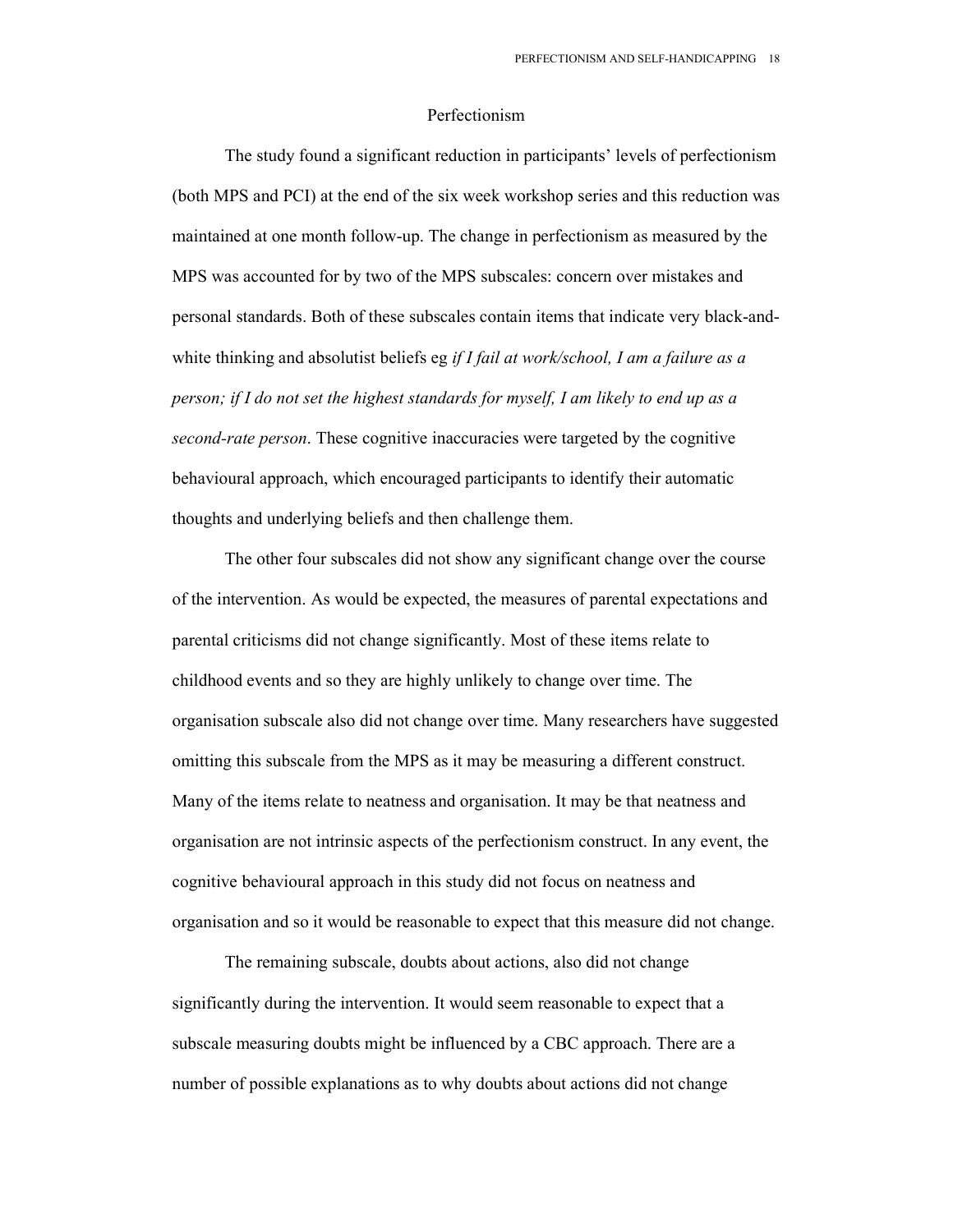following our intervention. Firstly some of the items in the scale do not appear to be specifically related to doubts eg It takes me a long time to do something "right"; or  $I$ tend to get behind in my work because I repeat things over and over. Secondly it may be that although the participants were able to change their perfectionistic standards, some of their doubts remained.

The second scale used to measure perfectionism, the PCI, assesses the level of perfectionistic thoughts. During the workshop series thoughts such as these were examined and challenged and as hypothesised there was a significant reduction in the levels of these cognitions. These changes are consistent with reductions in the more cognitive-based subscales of the MPS. This finding is in line with that of Flett et al (1998) who found that the PCI was significantly correlated with the MPS subscales. These findings suggest that a person's level of perfectionism, and in particular the more clearly cognitive aspects of perfectionism, can be changed by a structured cognitive behavioural intervention.

#### Self-handicapping

As discussed earlier, self-handicapping involves a number of cognitive processes relating to individual's assumptions about their competence and how they are perceived by others. Since many of these assumptions may be inaccurate, one would expect a cognitive behavioural approach to bring about changes in levels of self-handicapping behaviour. This was borne out by the present study. Participants' levels of self-handicapping behaviours did reduce over the course of the intervention. However the changes took a different pattern to those described above for perfectionism. There was no significant difference in self-handicapping levels during the five weeks of the workshop series (time 1 to time 2). However four weeks later at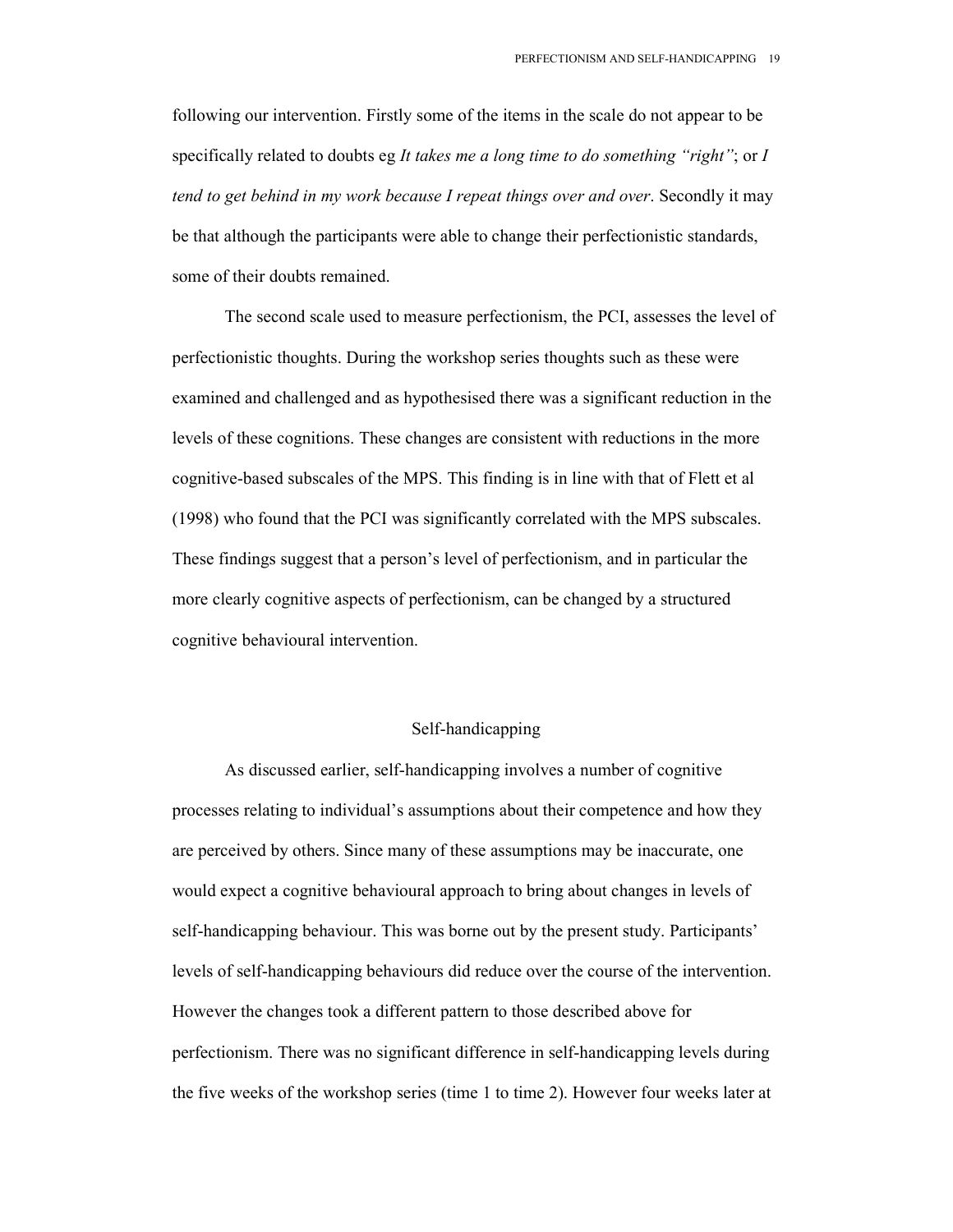the follow-up session (time 3), the levels of self-handicapping behaviours had dropped significantly.

One possible explanation for this pattern could relate to a difference between perfectionism and self-handicapping. Perfectionism tends to be a cognitive construct (eg how you view the world), and both measures of perfectionism tapped into these cognitions. Self-handicapping on the other hand generally involves more behaviours (eg procrastinating, over-committing). It may be that during the workshop series participants were able to change some of their perfectionistic beliefs but that behavioural change took longer to occur. Some of the behaviours may have become entrenched habits or patterns that require time and effort to change. In any event one of the implications is that interventions aimed at changing self-handicapping behaviours may need a longer term approach.

# Satisfaction with progress

One of the interesting findings of the study was that although participants' levels of satisfaction with their progress increased significantly over the course of the study this was not correlated with the other measures. This suggests that other factors played a role in determining level of satisfaction, for example feedback from their supervisor, or particular difficulties that they might be having at that time. Also, a one-item measure was used, which might be sensitive to fluctuations in mood or other factors.

Relationship between perfectionism and self-handicapping

This study found a strong correlation between perfectionism (both measures) and self-handicapping. This is in line with previous research (Frost et al., 1990;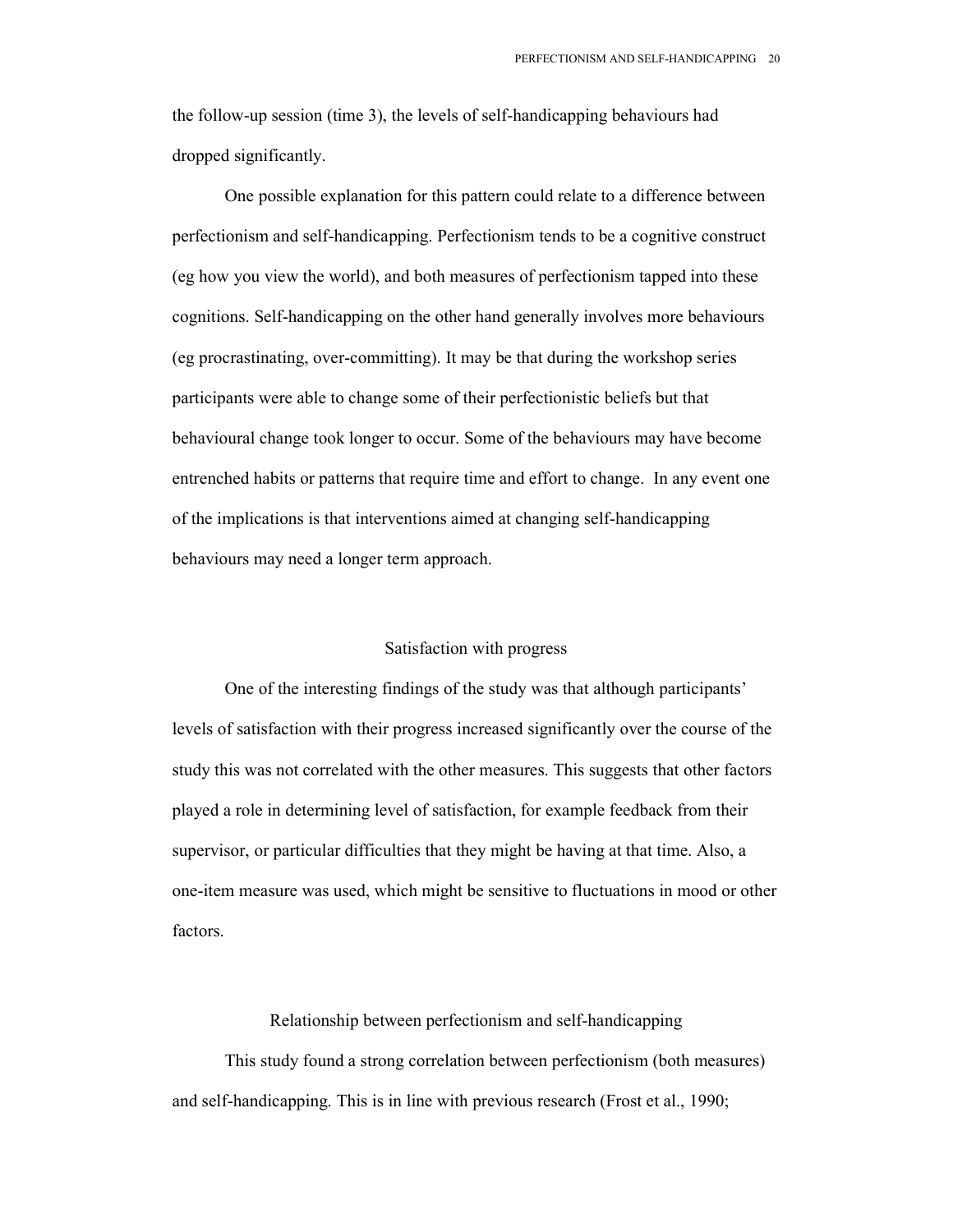Hobden & Pliner, 1995; Sherry et al., 2001). The link between these two constructs is not unexpected since they both deal with people's concerns about standards, levels of competence and how people are perceived by others. One theoretical model that we are proposing is that the need to be perfect and other core beliefs, such as fear of failure, create the need to develop self-handicapping behaviours. For example if a person holds a belief that they need to perform to an excellent standard in a test, and they have some doubts about their ability to do so, then one solution is to selfhandicap, for example by publicly withdrawing effort. In this model, perfectionism becomes one of a number of drivers of self-handicapping behaviours. This model is supported by the findings for self-handicapping, which showed it took longer to reduce than perfectionism, implying that behaviours, rather than purely cognitions, are involved.

#### Limitations

Despite the significant findings of this study there are a number of issues that should be noted. This study did not use a control group and as such, some claims are limited. The number of participants in the study, while larger than any previous study, are still relatively small and future research with larger groups would be beneficial. This study was conducted over a ten week period. It would be desirable to assess the sustainability of changes in perfectionism and self-handicapping over longer timeframes. Finally, this study was conducted with a non-clinical population in a particular setting (higher education). It is important that future research attempts to assess the efficacy of cognitive behavioural approaches in a variety of non-clinical (and clinical) settings.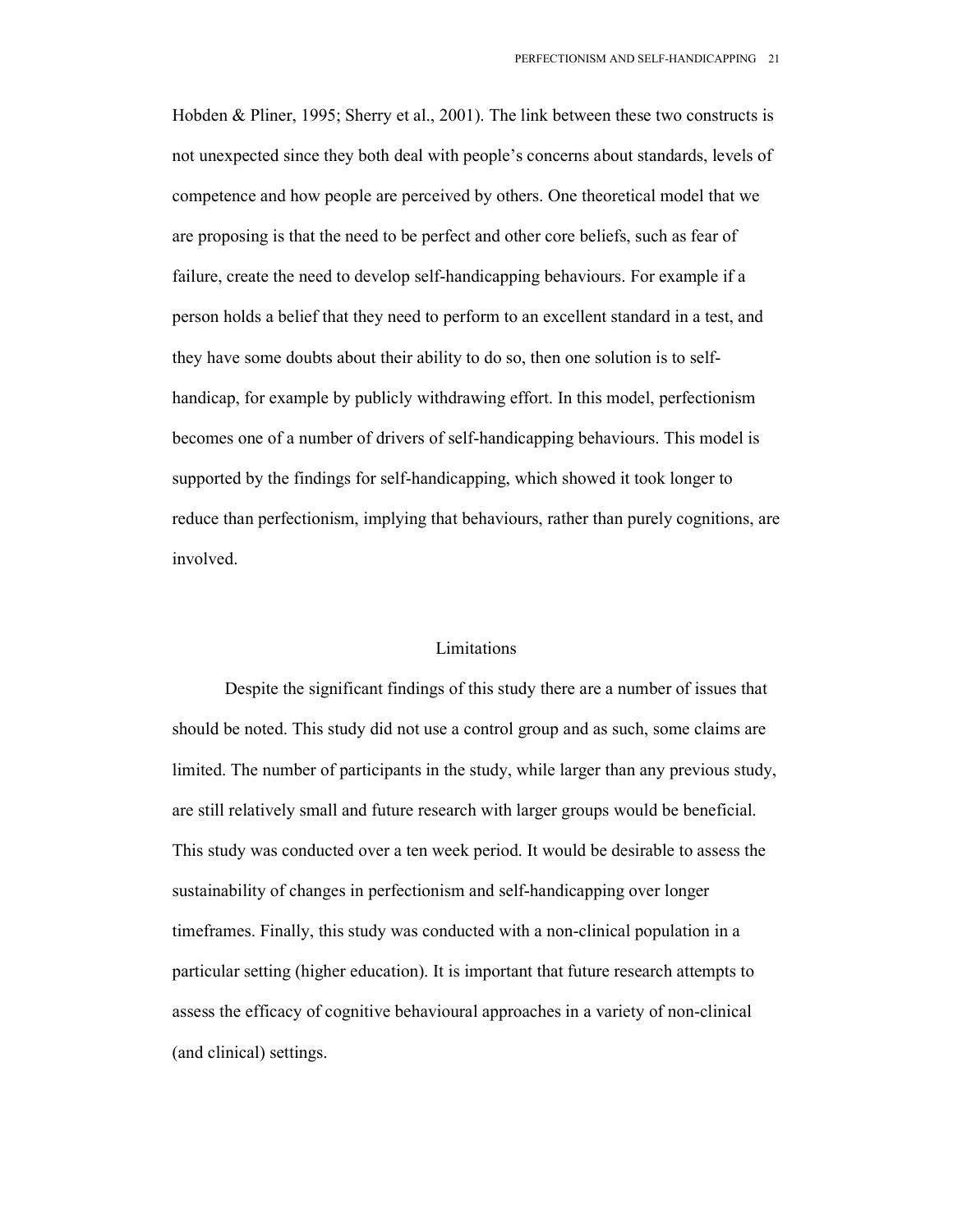# Conclusion

The most significant implication of this study is that, by the use of a comprehensive cognitive behavioural approach – namely CBC – levels of perfectionism and self-handicapping behaviours can be changed, at least within a nonclinical population. In dealing with perfectionism, cognitive behavioural approaches that target beliefs relating to personal standards and concern over mistakes are likely to be most effective. In dealing with self-handicapping it will be important that interventions be of sufficient length to allow participants to put new behaviours in place. Cognitive Behavioural Therapy (CBT) has become the treatment of choice for a wide range of psychological disorders. Its use has largely been confined to the treatment of clinical populations. This study has shown how the principles of CBT can be successfully modified with a non-clinical population. This broader application of cognitive behaviourism opens up a large number of opportunities for clinicians and educators, not to mention the vast majority of us that have some perfectionistic and self-handicapping tendencies.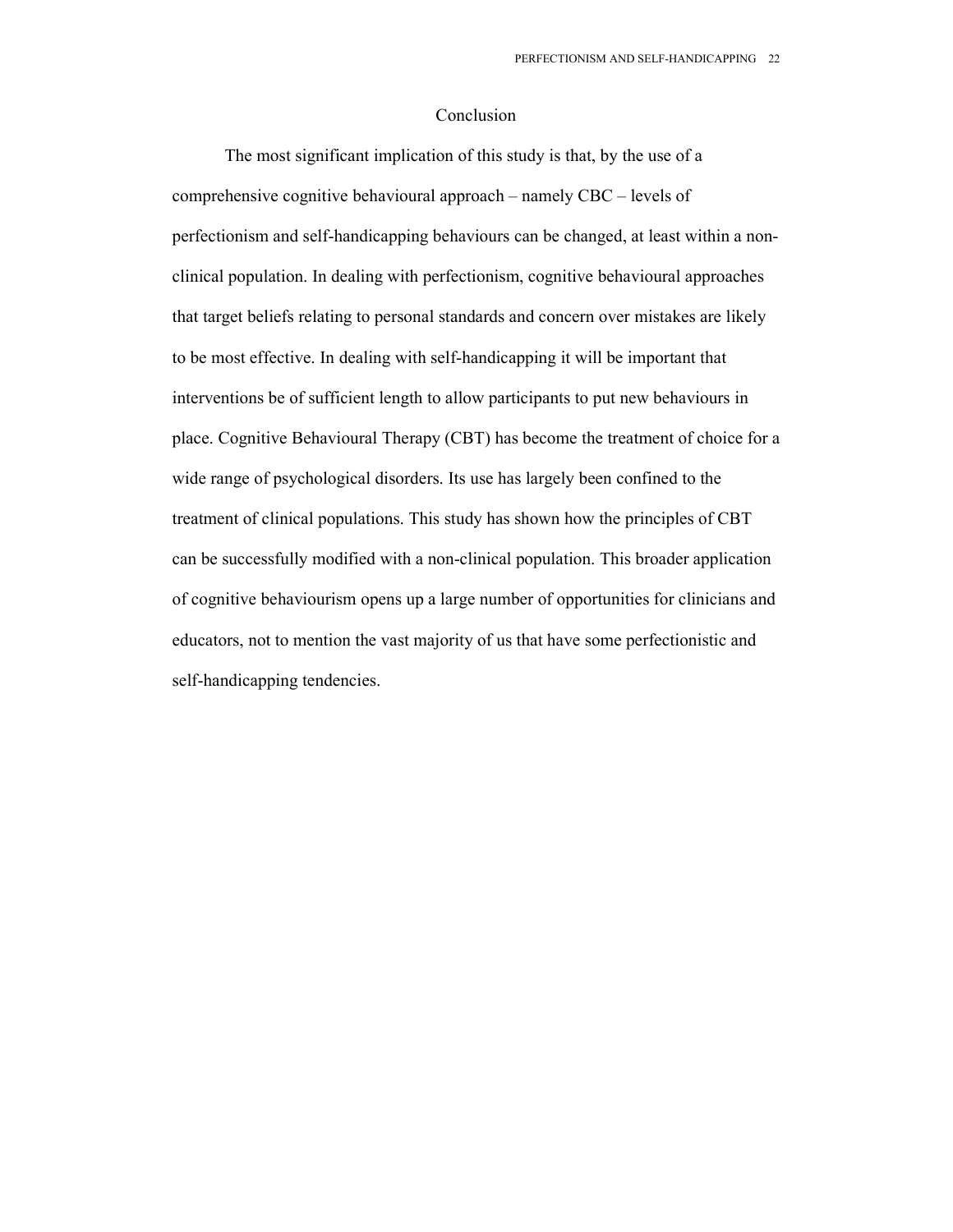#### REFERENCES

- Antony, M. M., Purdon, C. L., Huta, V., & Swinson, R. P. (1998). Dimensions of perfectionism across the anxiety disorders. Behaviour Research and Therapy, 36, 1143-1154.
- Antony, M. M., & Swinson, R. P. (1998). When perfect isn't good enough: strategies for coping with perfectionism. Oakland, CA: New Harbinger Publications.
- Bailis, D. S. (2001). Benefits of self-handicapping in sport: a field study of university atheletes. Canadian Journal of Behavioural science, 33, 213-223.
- Baumeister, R. F., Hamilton, J. C., & Tice, D. M. (1985). Public versus private expectancy of success. Confidence booster or performance pressure. Journal of Personality and Social Psychology, 48, 1447-1457.
- Baumgardner, A. H., Lake, E. A., & Arkin, R. M. (1985). Claiming mood as a selfhandicap: The influence of spoiled and unspoiled public identities. *Personality* and Social Psychology Bulletin, 11, 349-357.
- Blatt, S. (1995). The destructiveness of perfectionism: Implications for the treatment of depression. American Psychologist, 50, 1003-1020.
- Boice, R., & Jones, F. (1984). Why academicians don't write. Journal of Higher Education, 55, 567-582.
- Burka, J. B., & Yuen, L. M. (1983). Procrastination: Why you do it, what to do about it. Reading, MA: Addison-Wesley Publishing Co.
- Burns, D. D. (1980). The perfectionist's script for self-defeat. Psychology Today, November, 34-52.
- Chang, E. C. (1998). Cultural differences, perfectionism and suicidal risk: Does social problem solving still matter? Cognitive Therapy and Research, 22, 237-254.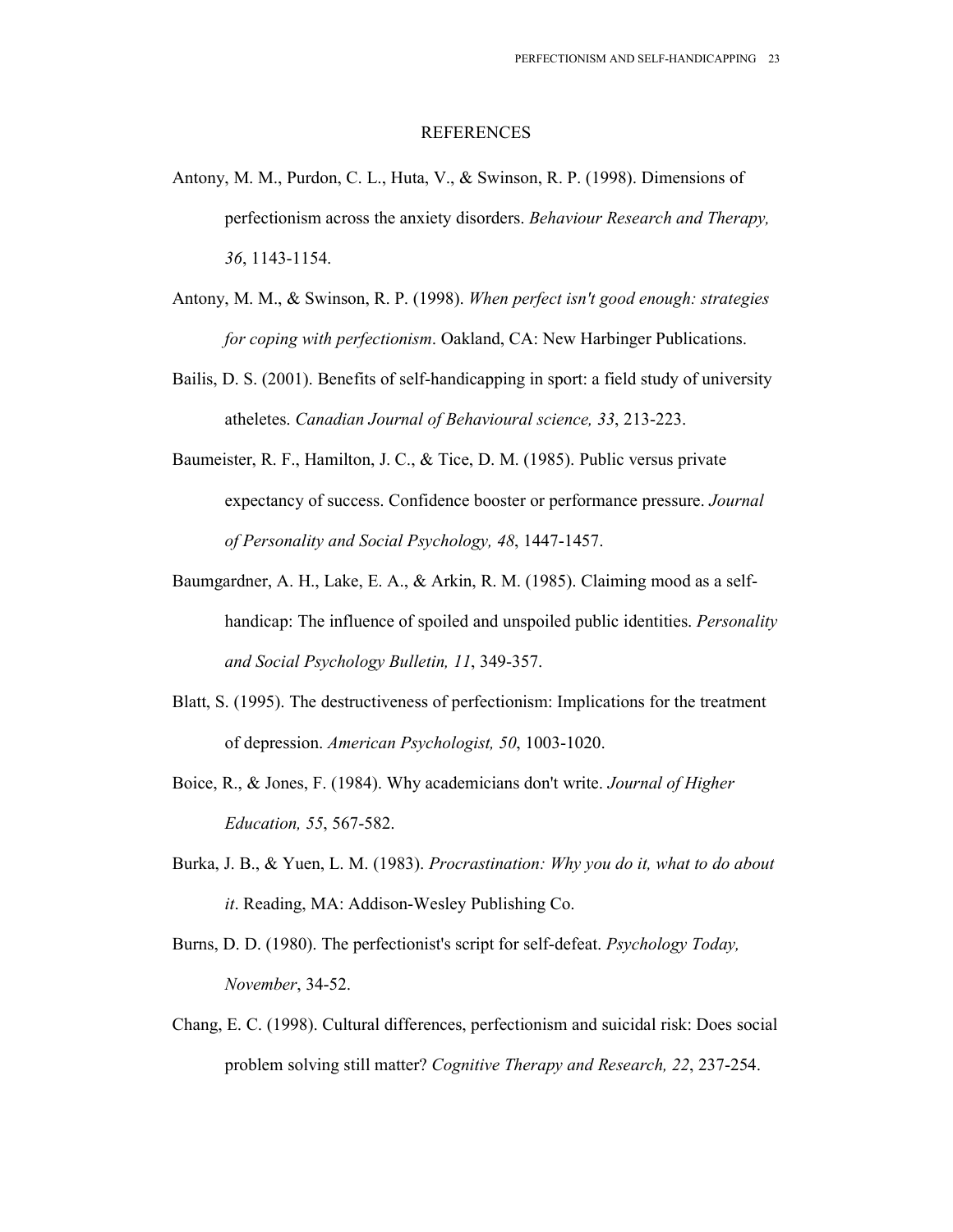- Chang, E. C. (2000). Perfectionism as a predictor of positive and negative psychological outcomes: Examining a mediation model in younger and older adults. Journal of Counselling Psychology, 47, 18-26.
- Covington, M. V. (1992). Making the grade: A self-worth perspective on motivation, and school reform. New York: Cambridge University Press.
- Deffenbacher, J., Zwemer, W., Whisman, M. A., Hill, R. W., & Sloan, R. (1986). Irrational beliefs and anxiety. Cognitive Therapy and Research, 10(281-292).
- Deppe, R. K., & Harackiewicz, J. M. (1996). Self-handicapping and intrinsic motivation: Buffering intrinsic motivation from the threat of failure. *Journal of* Personality and Social Psychology, 70(4), 868-876.
- Ellis, A., & Knaus, W. J. (1977). Overcoming Procrastination. New York: Institute for Rational Living.
- Fairburn, C. G. (1997). Eating Disorders. In M. C. D, and C. G. Fairburn (Ed.), Science and practice of cognitive behaviour therapy. Oxford, UK: Oxford University Press.
- Fairburn, C. G., Shafran, R., & Cooper, Z. (1999). A cognitive-behavioural theory of anorexia nervosa. Behaviour Research and Therapy, 37, 1-13.
- Ferguson, K. L., & Rodway, G. R. (1994). Cognitive Behavioural Treatment of perfectionism: initial evaluation studies. Research on Social Work Practice, 4, 283-308.
- Ferrari, J. R., & Mautz, W. T. (1997). Predicting perfectionism: applying tests of rigidity. Journal of Clinical Psychology, 53, 1-6.
- Flett, G. L., Hewitt, P. L., Blankstein, K. R., & Gray, L. (1998). Psychological distress and the frequency of perfectionistic thinking. Journal of Personality and Social Psychology, 75, 1363-1381.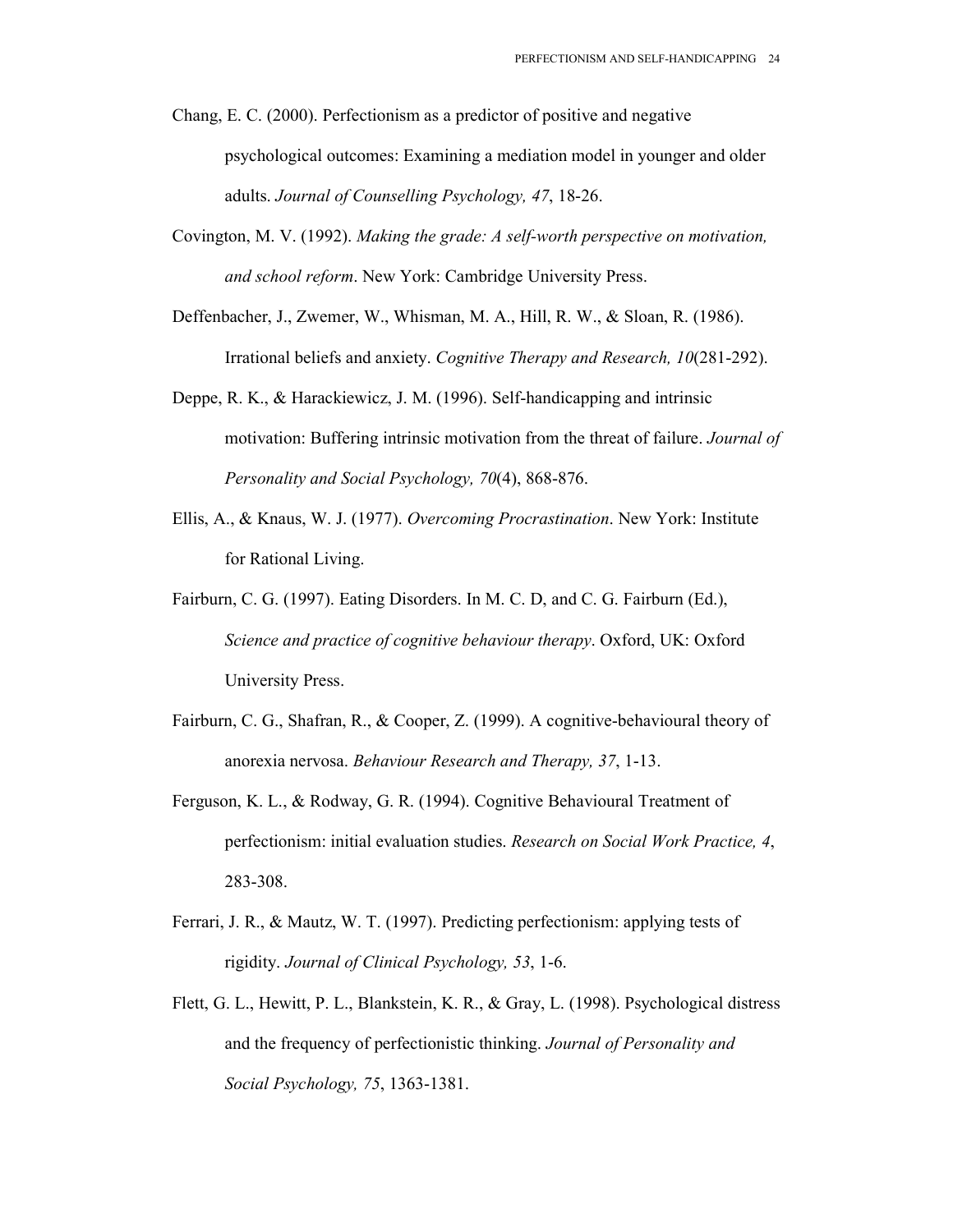- Flett, G. L., Hewitt, P. L., Blankstein, K. R., & Mosher, S. W. (1991). Perfectionism, self-actualization, and personality adjustment. Journal of Social Behavior & Personality, 6(5), 147-160.
- Flett, G. L., Hewitt, P. L., & Dyck, D. G. (1989). Self-oriented perfectionism, neuroticism and anxiety. Personality and Individual Differences, 10, 731-735.
- Flett, G. L., Parnes, J., & Hewitt, P. L. (2001). Perfectionism and perceived pressure. Manuscript in preparation.
- Frost, R. O., & Henderson, K. J. (1991). Perfectionism and reactions to athletic competition. Journal of Sport and Exercise Psychology, 13, 323-335.
- Frost, R. O., Marten, P., Lahart, C., & Rosenblate, R. (1990). The dimensions of perfectionism. Cognitive therapy and research, 14, 449-468.
- Garcia, T. (1995). The role of motivational strategies in self-regulated learning. New Directions in Teaching and Learning, 63, 29-42.
- Germeroth, D. (1991). Lonely days and lonely nights.: completing the doctoral dissertation. ACA Bulletin, 76, 60-89.
- Gibbons, F. X., & Gaeddert, W. P. (1984). Focus of attention and placebo utility. Journal of Experimental Social Psychology, 20, 159-176.
- Greenberg, J. (1985). Unattainable goal choice as a self-handicapping strategy. Journal of Personality and Social Psychology, 15, 140-152.
- Hamachek, D. E. (1978). Psychodynamics of normal and neurotic perfectionism. Psychology: A Journal of Human Behavior, 15, 27-33.
- Hewitt, P. L., & Flett, G. L. (1991). Dimensions of perfectionism in unipolar depression. Journal of Abnormal Psychology, 100, 98-101.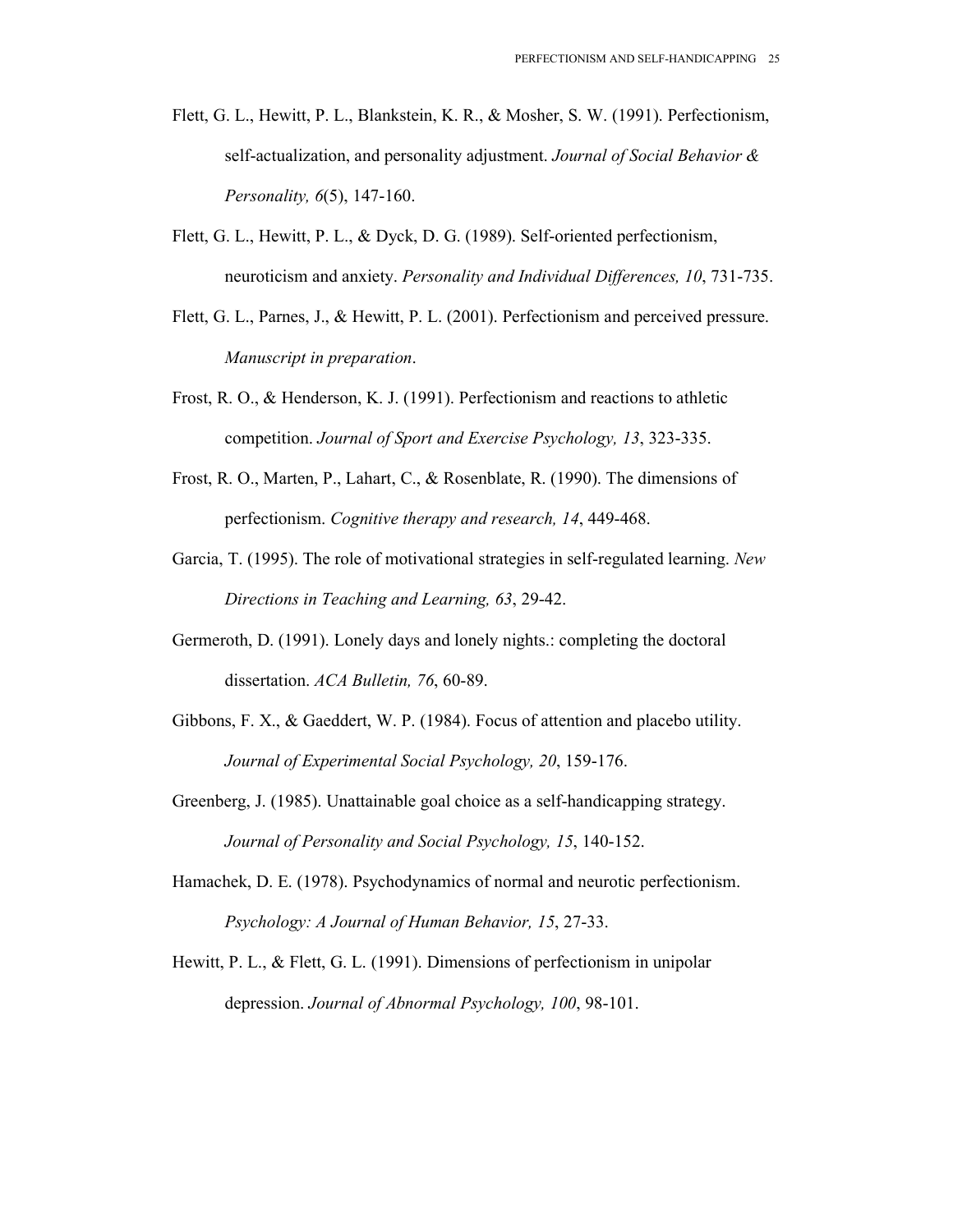- Hewitt, P. L., & Flett, G. L. (1996). Personality traits and the coping process. In M. Zeidner & N. S. Endler (Eds.), *Handbook of Coping* (pp. 410-433). London: Wiley.
- Hewitt, P. L., & Flett, G. L. (2002). Perfectionism and stress processes in psychopathology. In G. L. Flett & P. L. Hewitt (Eds.), Perfectionism: Theory, Research and Treatment.
- Higgins, R. L., & Berglas, S. (1990). The maintenance and treatment of selfhandicapping: from risk-taking to face-saving and back. In R. L. Higgins, C. R. Snyder & S. Berglas (Eds.), Self-handicapping: the paradox that isn't. New York: Plenum Press.
- Hobden, K., & Pliner, P. (1995). Self-handicapping and dimensions of perfectionism: Self-presentation vs self-protection. Journal of Research in Personality, 29, 461-474.
- Hollender, M. H. (1978). Perfectionism, a neglected personality trait. Journal of Clinical Psychiatry, 39, 384.
- Jones, E. E., & Berglas, S. (1978). Control of attributions about the self through selfhandicapping strategies: The appeal of alcohol and the role of underachievement. Personality and Social Psychology Bulletin, 4, 200-206.
- Juster, H. R., Heimberg, R. G., Frost, R. O., Holt, C. S., Mattia, J. I., & Faccenda, K. (1996). Social phobia and perfectionism. Personality and Individual Differences, 21, 403-410.
- Kawamura, K. Y., Hunt, S. L., Frost, R. O., & DiBartolo, P. M. (2001). Perfectionism, anxiety and depression: are the relationships independent? Cognitive Therapy and Research, 25, 291-301.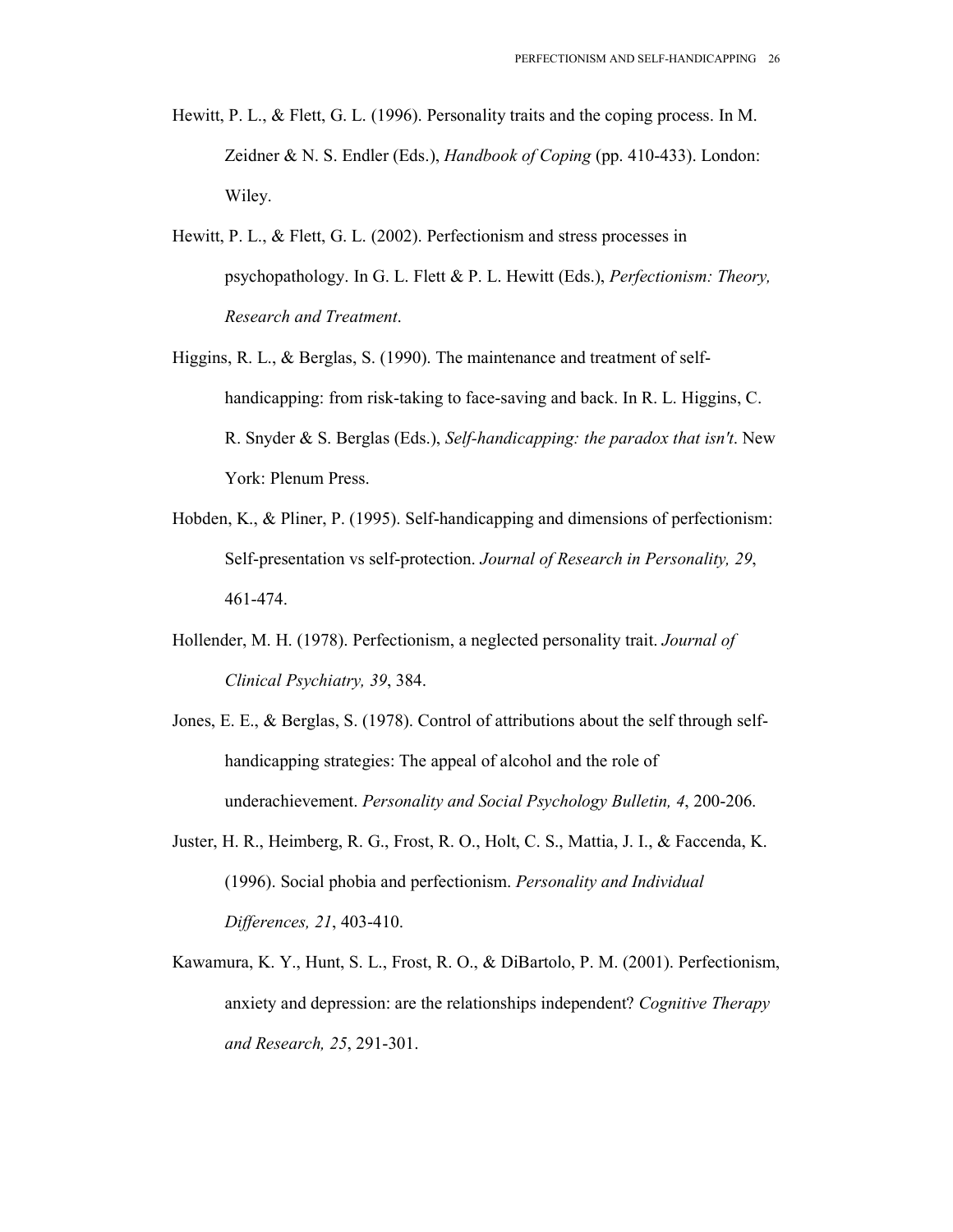- Kimble, C. E., Kimble, E. A., & Croy, N. A. (1998). Development of self-handicaping tendencies. The Journal of Social Psychology, 138(4), 524-535.
- Lay, C., & Silverman, S. (1996). Trait procrastination, anxiety and dilatory behaviour. Personality and Individual Differences, 21, 61-67.

Martin, A. J., Marsh, H. W., Williamson, A., & Debus, R. L. (2003). Selfhandicapping, defensive pessimism and goal orientation: a qualitative study of university students. Journal of Educational Psychology, 95(3), 617-628.

- Martin, T., Flett, G., Hewitt, P., Krames, L., & Szanto, G. (1996). Personality correlates of depression and health symptoms: a test of a self-regulation model. Journal of Research in Personality, 31, 264-277.
- Onwuegbuzie, A. J. (1999). Academic procrastination and statistics anxiety. Manuscript submitted for publication.
- Phillips, J. P. N. (1986). Essay-writing phobia in undergraduates. Behaviour Research and Therapy, 24, 603-604.
- Pyszczynski, T., & Greenberg, J. (1983). Determinants of reduction in intended effort as a strategy for coping with anticipated failure. Journal of Research in Personality, 17, 412-422.
- Rhodewalt, F., Saltzman, A. T., & Wittmer, J. (1984). Self-handicapping among competitive athletes: the role of practice in self-esteem protection. Basic and Applied Social Psychology, 5(3), 197-209.
- Rice, K. G., Ashby, J. S., & Slaney, R. B. (1998). Self-esteem as a mediator between perfectionism and depression: a structural equations analysis. Journal of Consulting Psychology, 45, 304-314.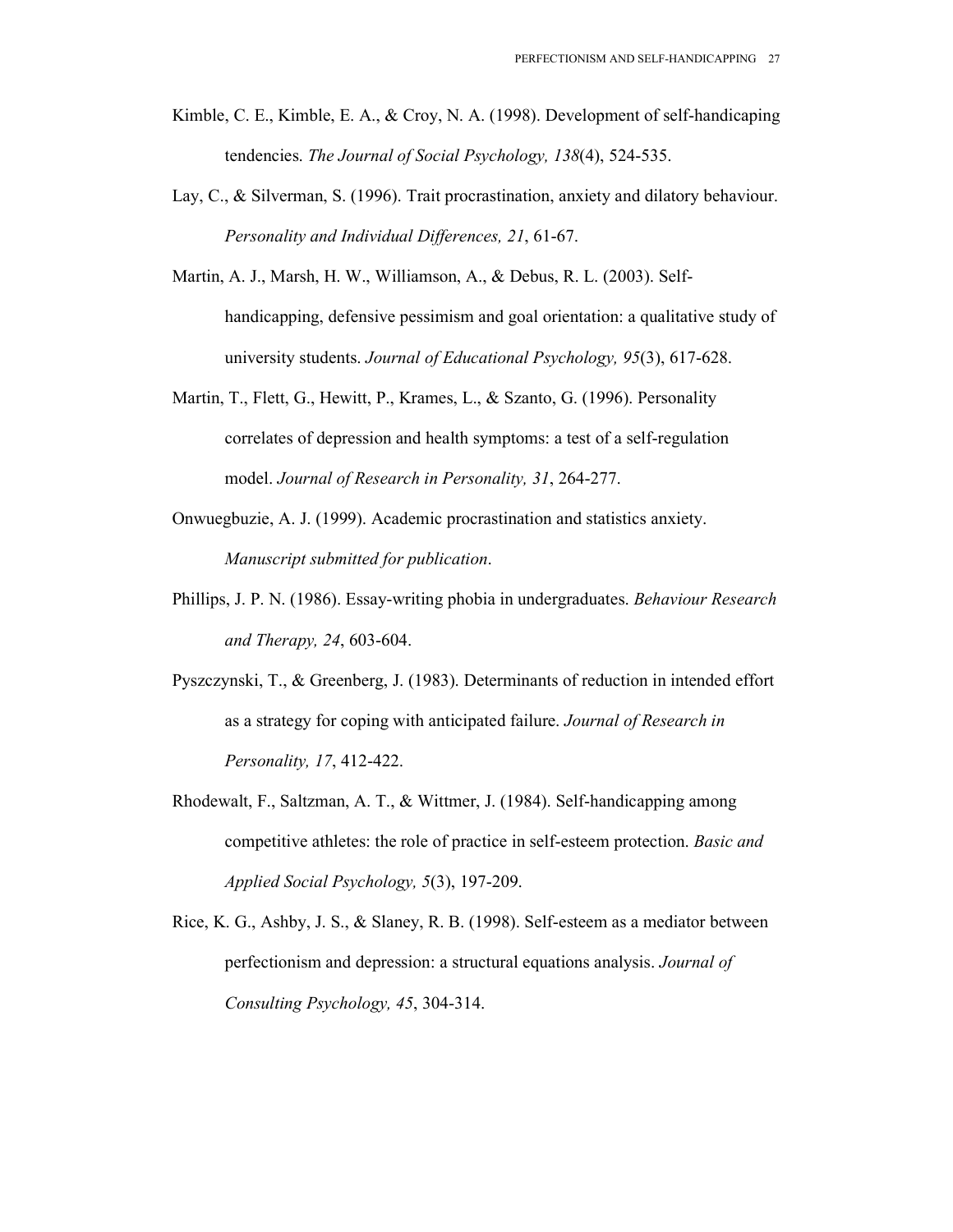- Saddler, C. D., & Sacks, L. (1993). Multidimensional perfectionism and academic procrastination: relationship with depression in university students. Psychological Reports, 73, 863-871.
- Shafran, R., Cooper, Z., & Fairburn, C. G. (2002). Clinical perfectionism: a cognitive behavioural analysis. Behaviour Research and Therapy, 40(7), 773-791.
- Shafran, R., & Mansell, W. (2001). Perfectionism and Psychpathology: A Review of Research and Treatment. Clinical Psychology Review, 21(6), 879-906.
- Sheppard, J. A., & Arkin, R. M. (1989). Determinants of self-handicapping: task importance and the effects of pre-existing handicaps on self-generated handicaps. Personality and Social Psychology Bulletin, 15, 101-112.
- Sherry, S. B., Flett, G. L., & Hewitt, P. L. (2001). Perfectionism and selfhandicapping (abstract). Canadian Psychology, 2, 78.
- Smith, T. W., Snyder, C. R., & Handelsman, M. M. (1982). On the self-serving function of an academic wooden leg: Test anxiety as a self-handicapping strategy. Journal of Personality and Social Psychology, 42, 314-321.
- Smith, T. W., Snyder, C. R., & Perkins, S. C. (1983). The self-serving function of hypochondriacal complaints: Physical symptoms as self-handicapping strategies. Journal of Personality and Social Psychology, 44, 787-797.
- Solomon, L. J., & Rothblum, E. D. (1984). Academic procrastination: frequency and cognitive-behavioural correlates. Journal of Counselling Psychology, 31, 503- 509.
- Sorotzkin, B. (1998). Understanding and treating perfectionism in religious adolescents. Psychotherapy, 35, 87-95.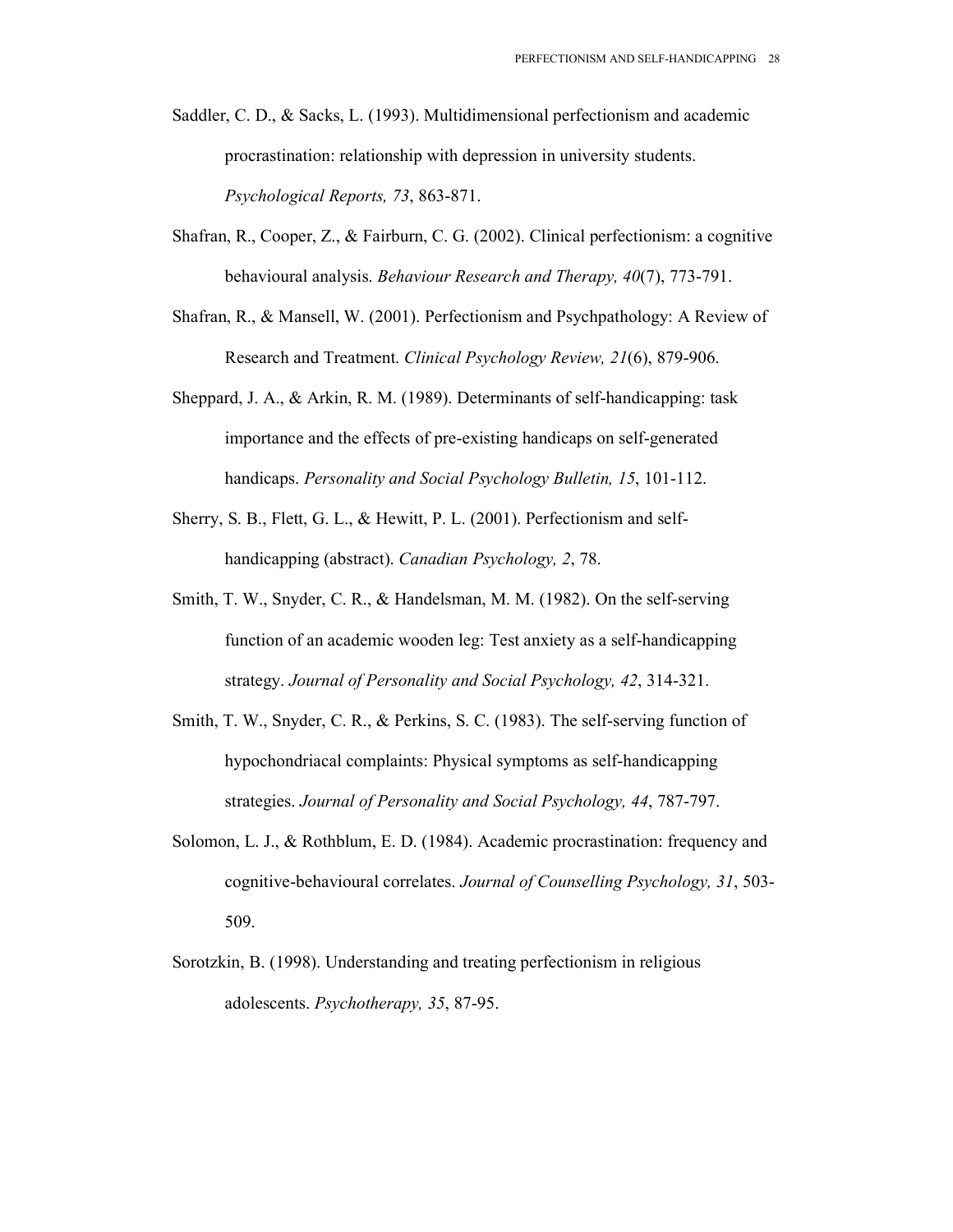- Tice, D. M., & Baumeister, R. F. (1990). Self-esteem, self-handicapping, and selfpresentation: The strategy of inadequate practice. Journal of Personality, 58, 443-464.
- Urdan, T., & Midgley, C. (2001). Academic Self-handicapping: What we know, what more there is to learn. *Educational Psychology Review*, 13(2), 115-138.

Zuckerman, M., Kieffer, S. C., & Knee, C. R. (1998). Consequences of selfhandicapping: effects on coping, academic performance and adjustment. Journal of Personality and Social Psychology, 74, 1619-1628.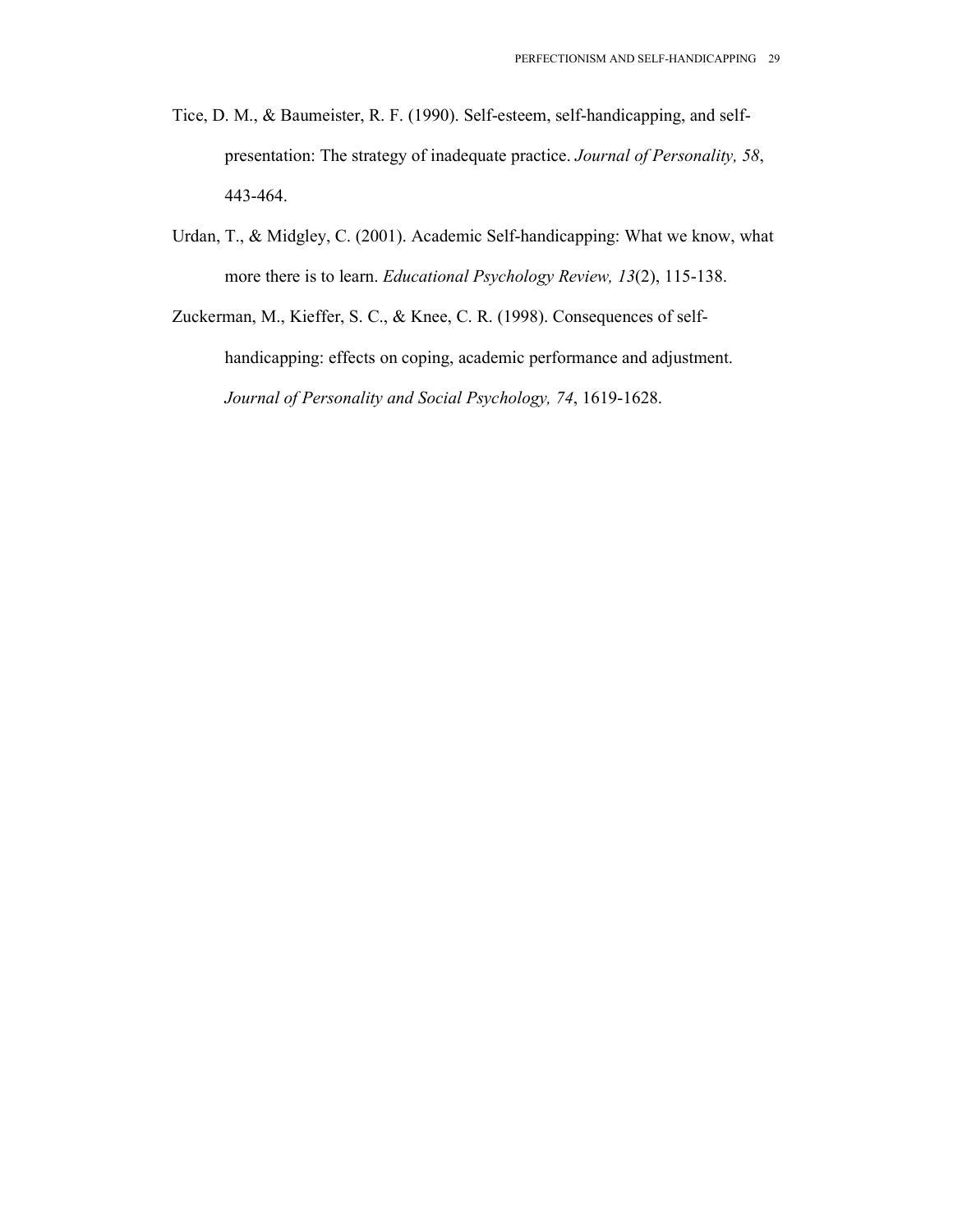# AUTHOR NOTE

This research was conducted in partial fulfilment of the requirements of a

Masters qualification at Flinders University. No conflict of interest is involved.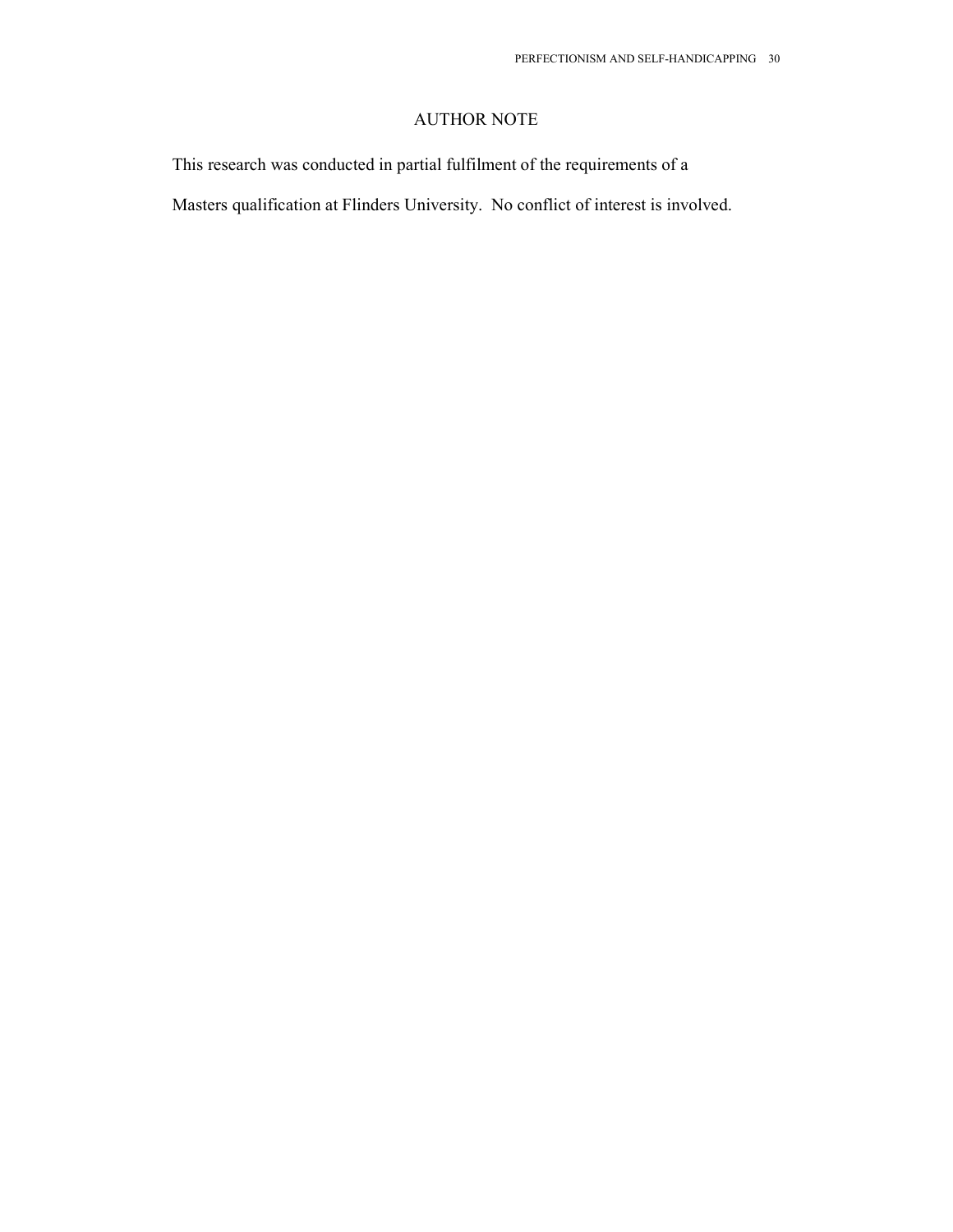|                             | N  | Minimum | Maximum | Mean | SD  |
|-----------------------------|----|---------|---------|------|-----|
| Stage of candidature        | 28 | 10      | 7 O     | 3 O  | 18  |
| Total length of candidature | 27 | 2.0     | 10.0    | 43   | 2.4 |

Table 1. Stage and total length of candidature (years)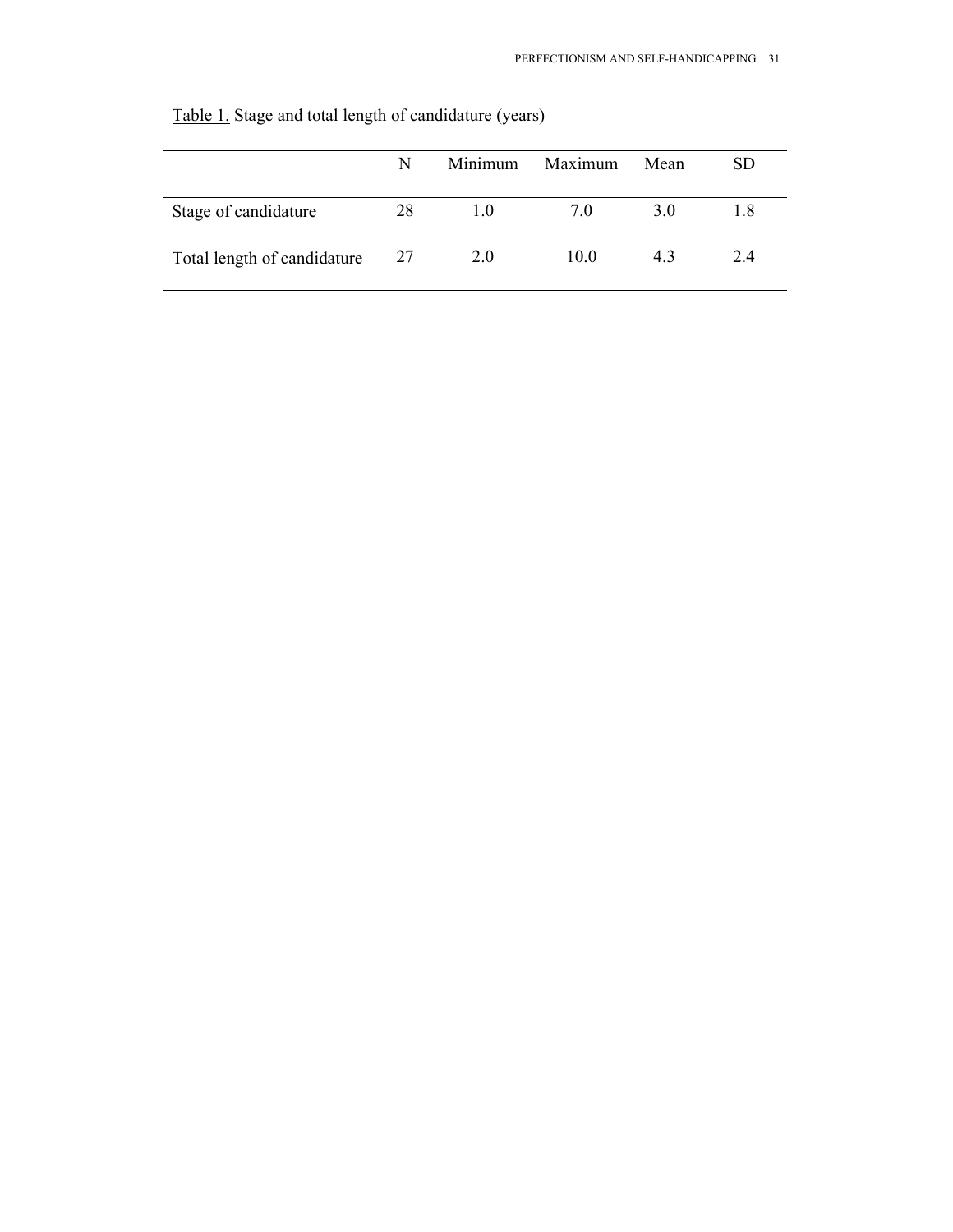|                            | N  | Time 1         | Time 2        | Time 3         |
|----------------------------|----|----------------|---------------|----------------|
| Satisfaction with progress | 24 | 2.83(1.13)     | 3.92(.72)     | 3.67(.64)      |
| <b>MPS</b>                 | 24 | 103.49 (21.74) | 110.71(20.66) | 114.42 (22.71) |
| <b>PCI</b>                 | 21 | 57.19 (17.72)  | 40.38 (18.37) | 39.19 (18.28)  |
| SHS (short)                | 22 | 36.57 (12.20)  | 35.74 (8.27)  | 32.48 (8.74)   |
|                            |    |                |               |                |

Table 2. Means (and standard deviations) of scores for satisfaction with progress,

perfectionism (MPS and PCI) and self-handicapping at time 1, time 2 and time 3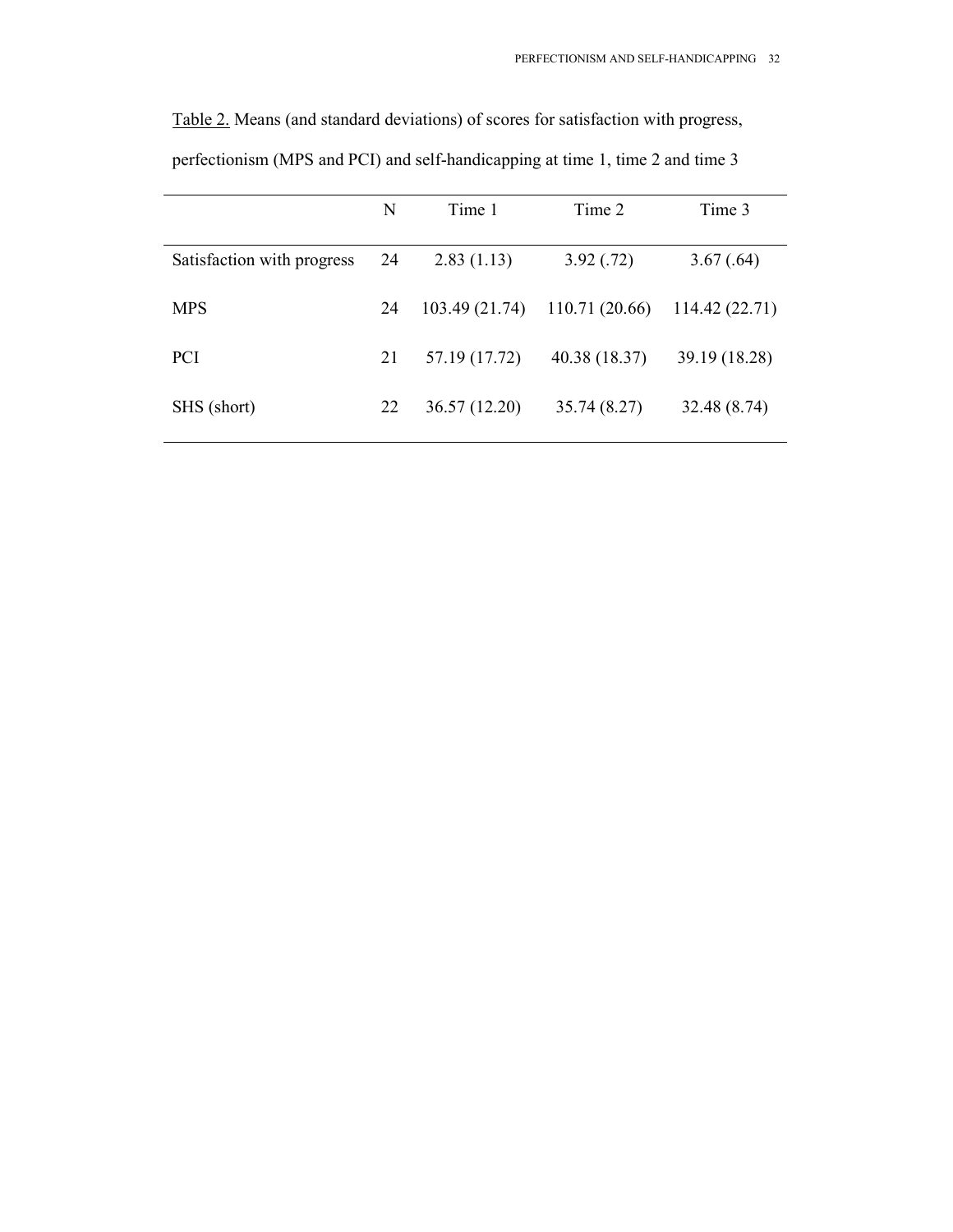|                       | Time 1      | Time 2                      | Time 3       | $\mathbf{F}$ |
|-----------------------|-------------|-----------------------------|--------------|--------------|
| Concern over mistakes |             | $28.50(8.51)$ $32.13(7.69)$ | 32.96 (7.92) | $6.302**$    |
| Personal standards    | 17.75(4.93) | 19.13(5.13)                 | 20.58(5.16)  | $3.401*$     |
| Parental expectations | 16.04(6.27) | 17.08(6.09)                 | 17.33(6.47)  | 2.38         |
| Parental criticisms   | 14.00(5.93) | 13.71(5.77)                 | 14.71 (5.83) | 1.55         |
| Doubts about actions  | 11.75(3.44) | 13.13(2.79)                 | 12.63(3.13)  | 2.39         |
| Organisation          | 15.42(3.75) | 15.54(4.17)                 | 16.21(4.63)  | 0.61         |

|  |  |  | Table 3. Means (and standard deviations) for the subscales of the MPS |  |  |
|--|--|--|-----------------------------------------------------------------------|--|--|
|  |  |  |                                                                       |  |  |

 $* p < .05$ 

\*\*  $p < 01$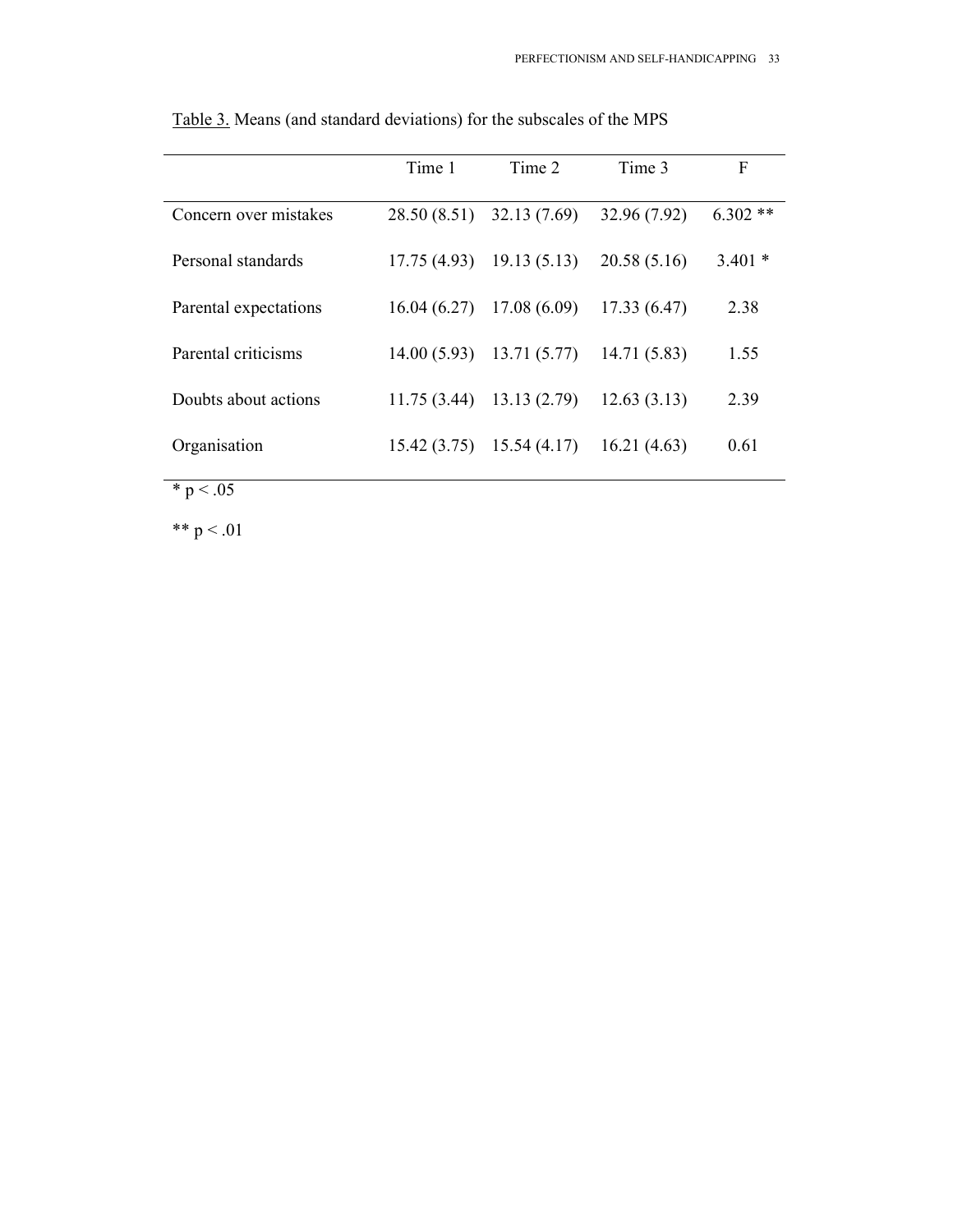|              | <b>MPS</b> | PCI      | <b>SHS</b> | Satisfaction |
|--------------|------------|----------|------------|--------------|
|              |            |          |            |              |
| <b>MPS</b>   | --         | $-.68**$ | $-.47*$    | .25          |
|              |            |          |            |              |
| PCI          |            | --       | $.48*$     | $-.23$       |
|              |            |          |            |              |
| <b>SHS</b>   |            |          |            | $-.21$       |
|              |            |          |            |              |
| Satisfaction |            |          |            | --           |
|              |            |          |            |              |
| $* p < .05$  |            |          |            |              |

Table 4. Correlations between the measures at time 1

\*\*  $p < .001$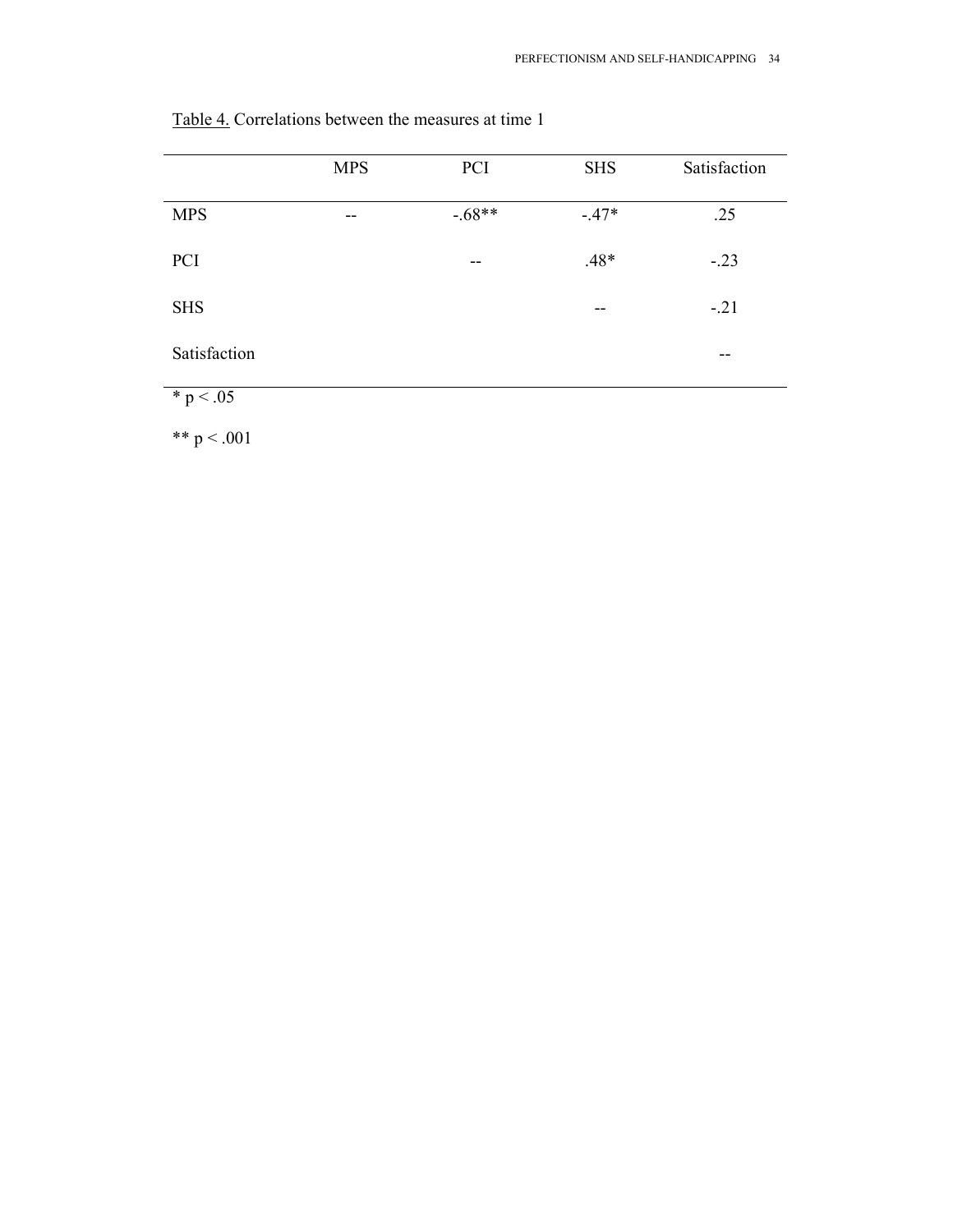# FIGURE CAPTIONS

- 1. Five step cognitive behavioural coaching model
- 2. Levels of satisfaction with progress at time 1, time 2 and time 3
- 3. Levels of perfectionism (MPS) at time 1, time 2 and time 3
- 4. Levels of perfectionism (PCI) at time 1, time 2 and time 3
- 5. Levels of self-handicapping (SHS) at time 1, time 2 and time 3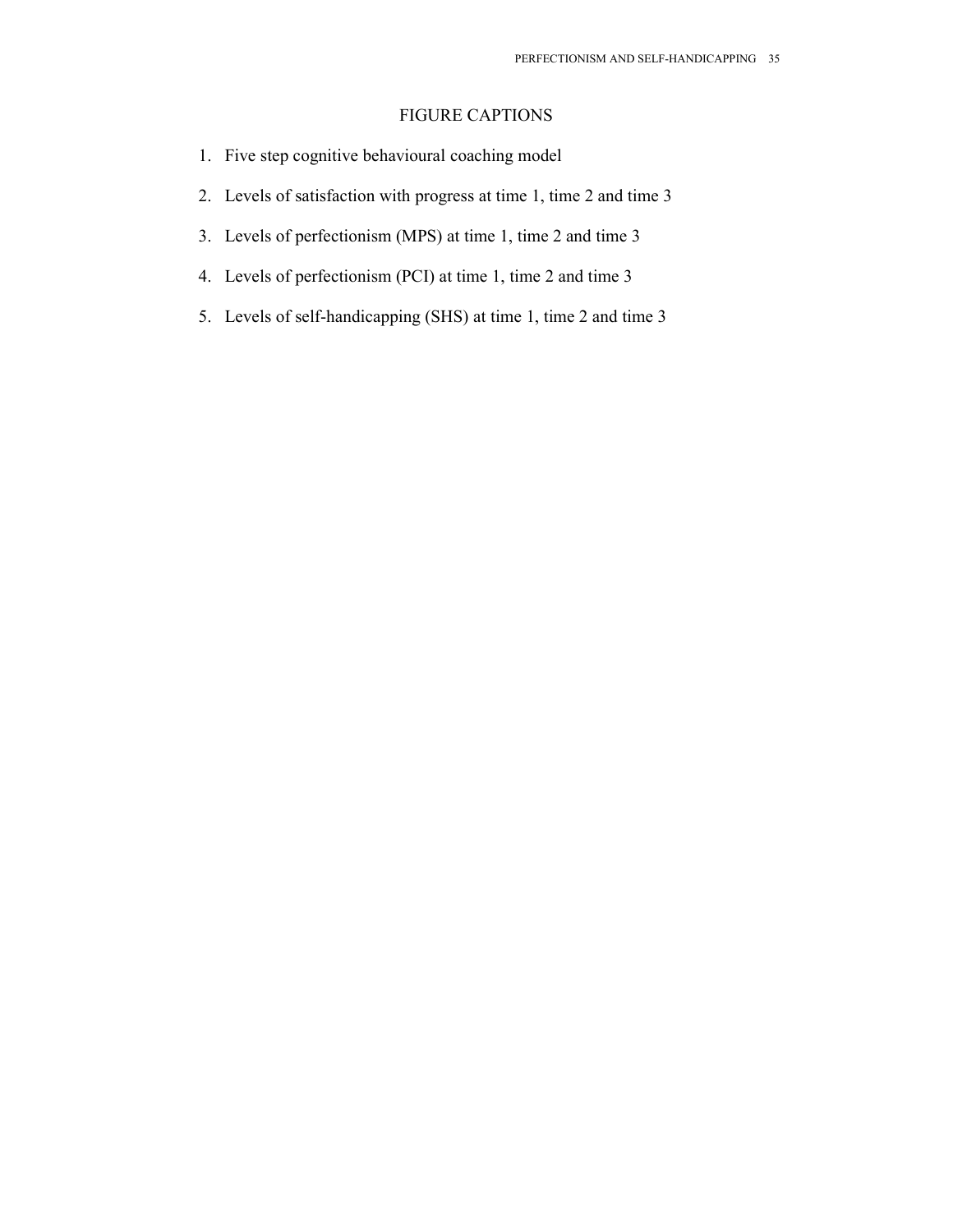

Figure 1.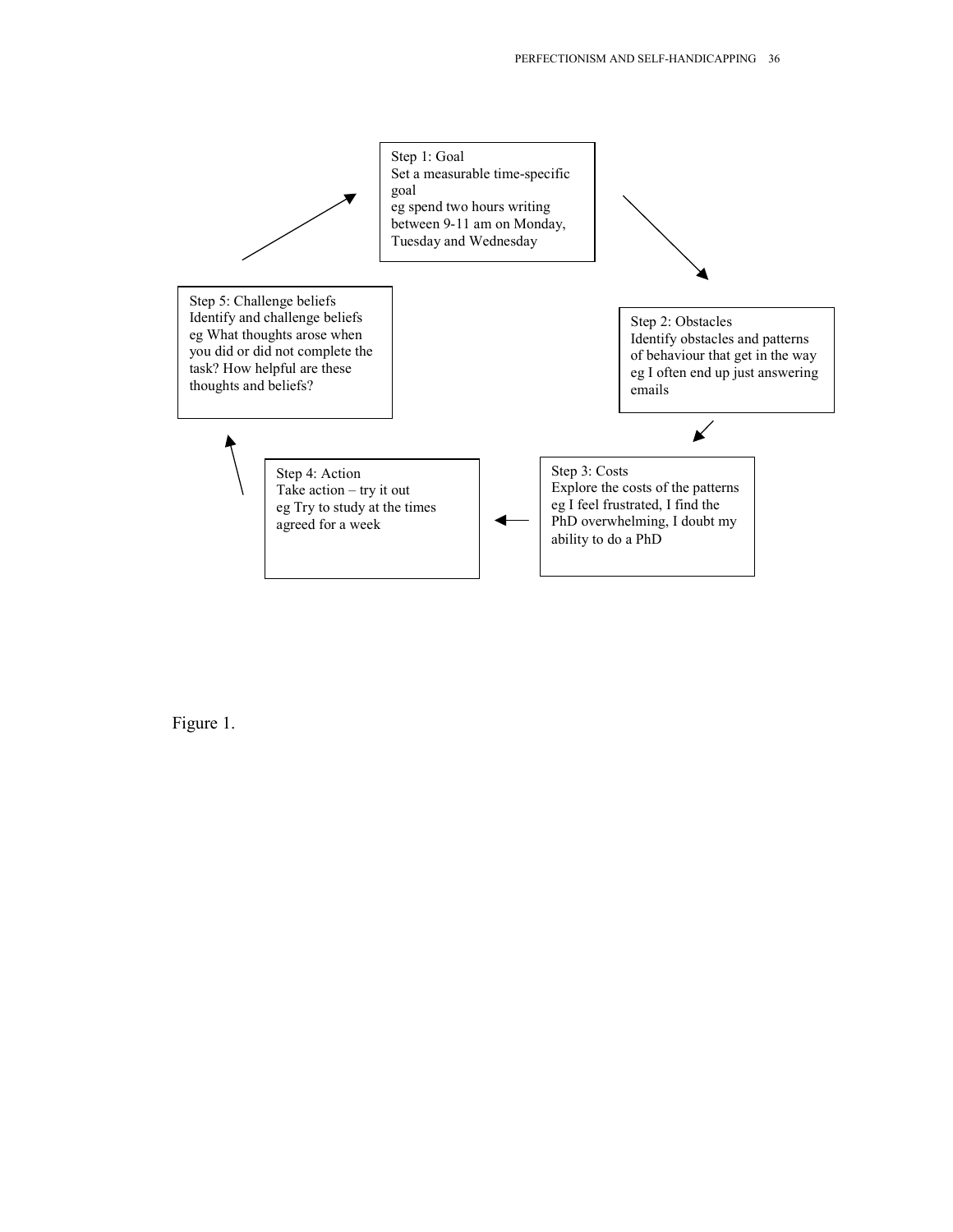

Figure 2.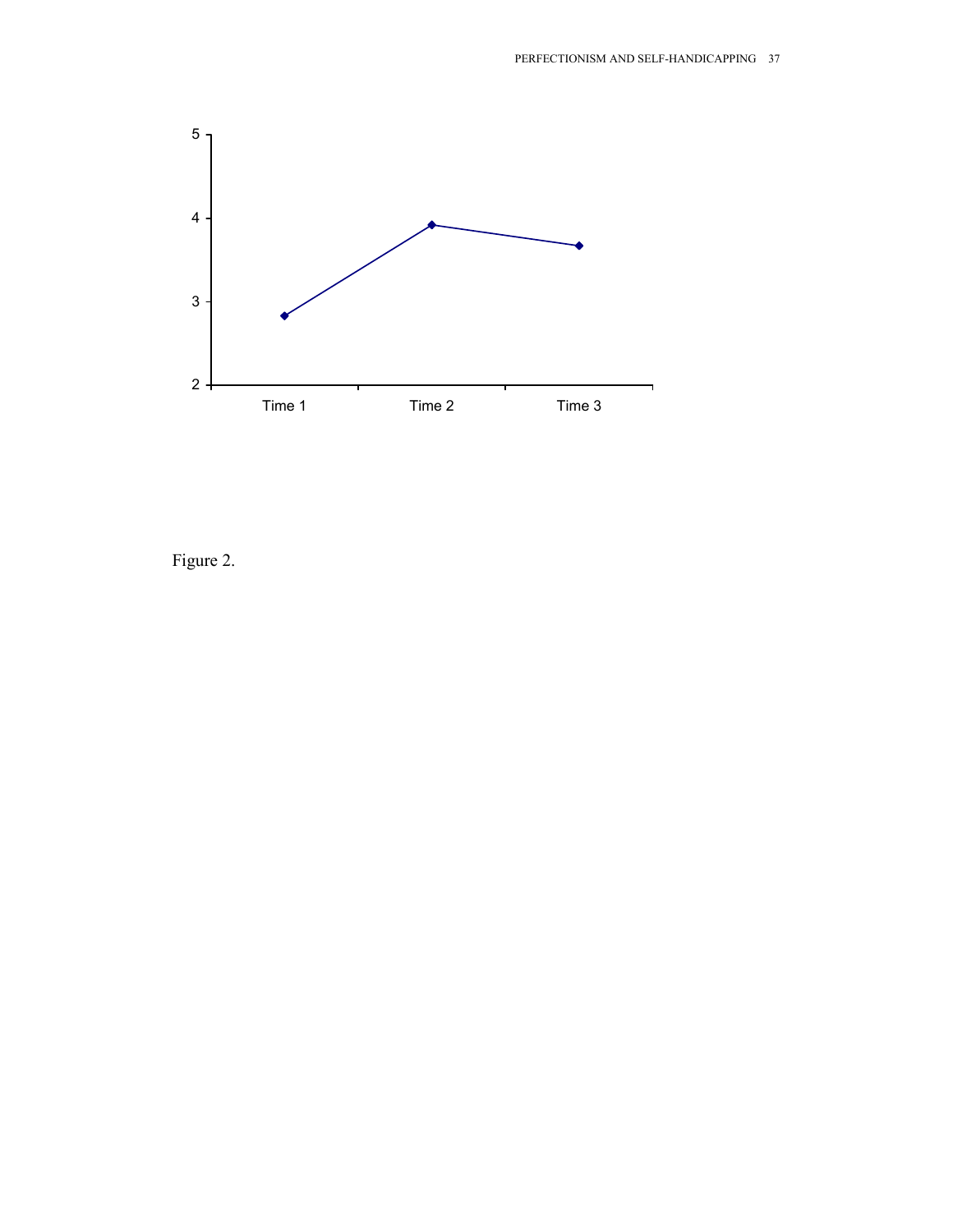

Figure 3.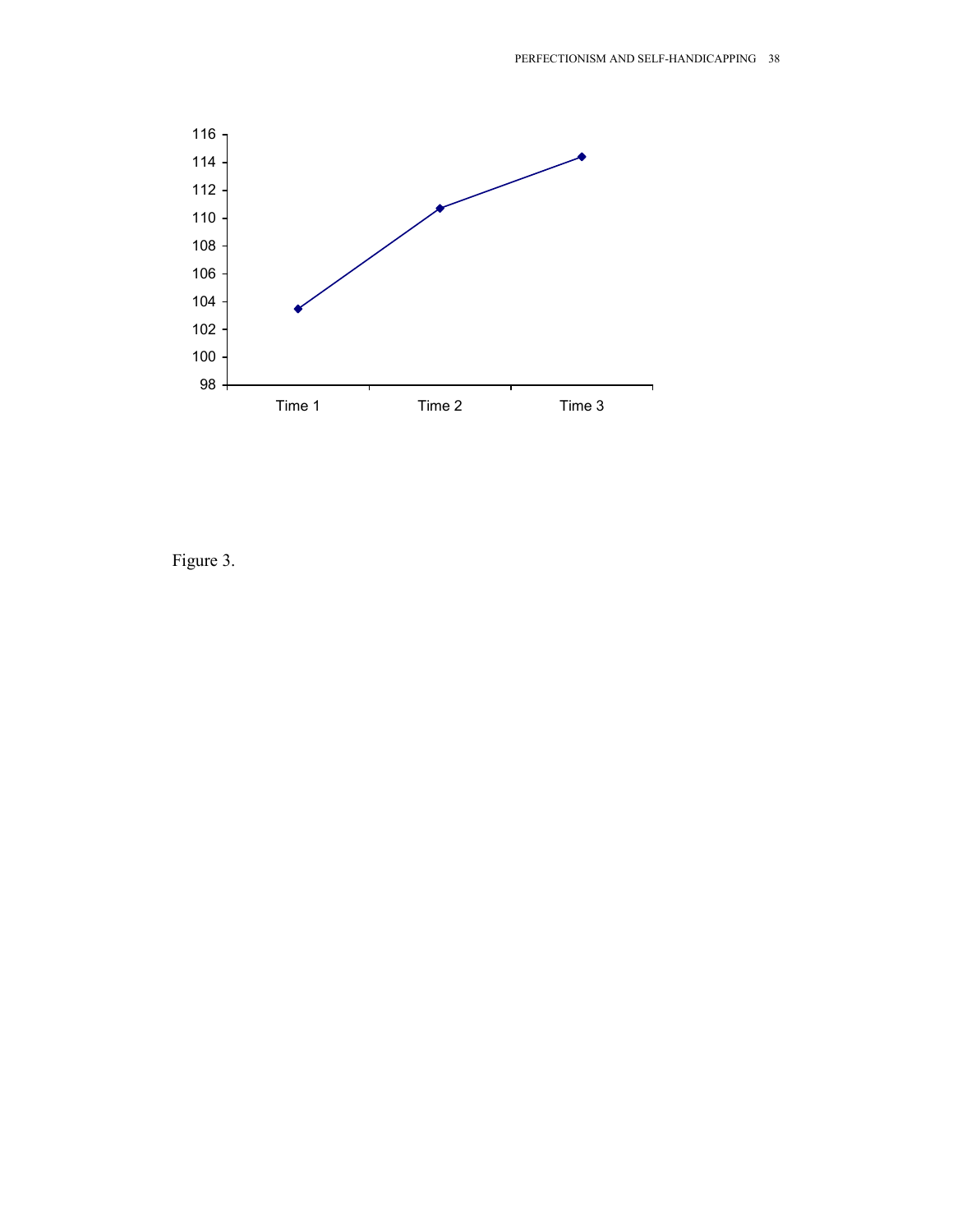

Figure 4.